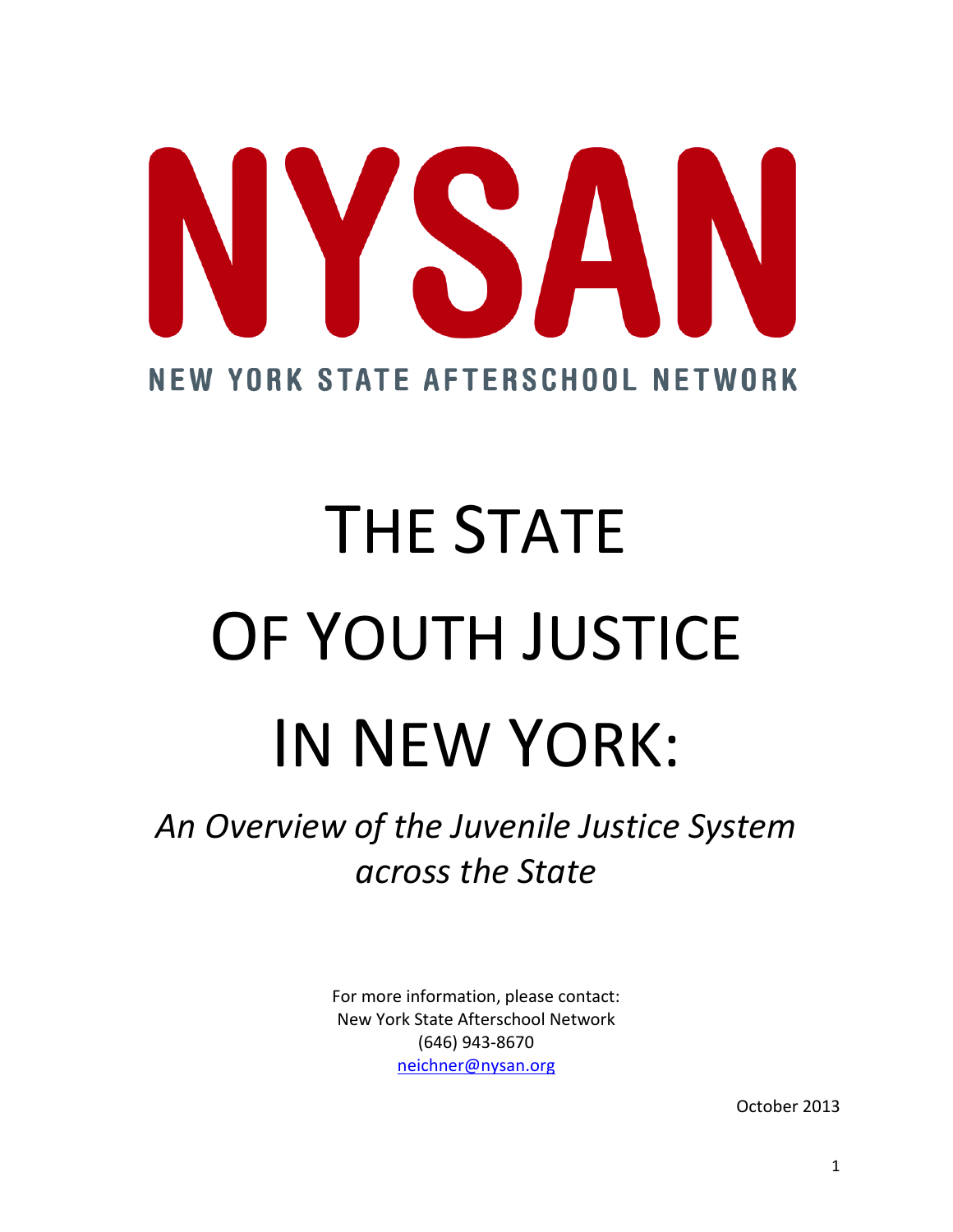The New York State Afterschool Network (NYSAN) is a public-private partnership of organizations throughout the state dedicated to increasing the quality and availability of afterschool, summer and expanded learning opportunities. NYSAN coordinates state, regional, and local partners around a common agenda focused on systems construction, policy development, and capacity building. The network connects practice with policy across the afterschool, expanded learning, and youth development fields by bringing together stakeholders who include public agency leadership, elected officials, program providers, leaders from the nonprofit sector, members of the philanthropic community, intermediary organizations, capacity building providers, and researchers.

The juvenile justice system in New York State is a complex system that crosses numerous fields and government agencies. There are a huge variety of programs that target justice-involved youth, many of which could benefit from the resources and youth development expertise that the Expanded Learning Opportunities (ELO) field has to offer. Equally, many of these programs can offer valuable experiences and practices to the ELO field itself. Seeking to improve coordination between these two fields, NYSAN has developed this overview of the juvenile justice landscape across the state for the benefit of the ELO field. NYSAN has been encouraging ELO providers to consider ways in which they might work with the juvenile justice system in their area, including joining their Regional Youth Justice Teams.

In order to facilitate a more informed discussion between these fields, NYSAN has compiled information from a wide range of juvenile justice experts. This document offers a general overview of the juvenile justice landscape, including key terminologies, information on changes to the system, and examples of existing programs that bridge ELO and juvenile justice approaches. It will allow ELO providers to more effectively engage with questions about the juvenile justice system and to consider where they might fit into this sphere.

#### **Contents:**

**System Overview:** A basic overview of the juvenile justice system that includes descriptions of commonly used terms, diagrams of how the youth move through the system, and basic information about program types.

**Recent Initiatives:** An overview of recent efforts to reform the system.

**Funding:** Details about the funding streams available to juvenile justice programs across the state.

**Example Programs:** Profiles of model programs already working at the intersection of the ELO and juvenile justice systems.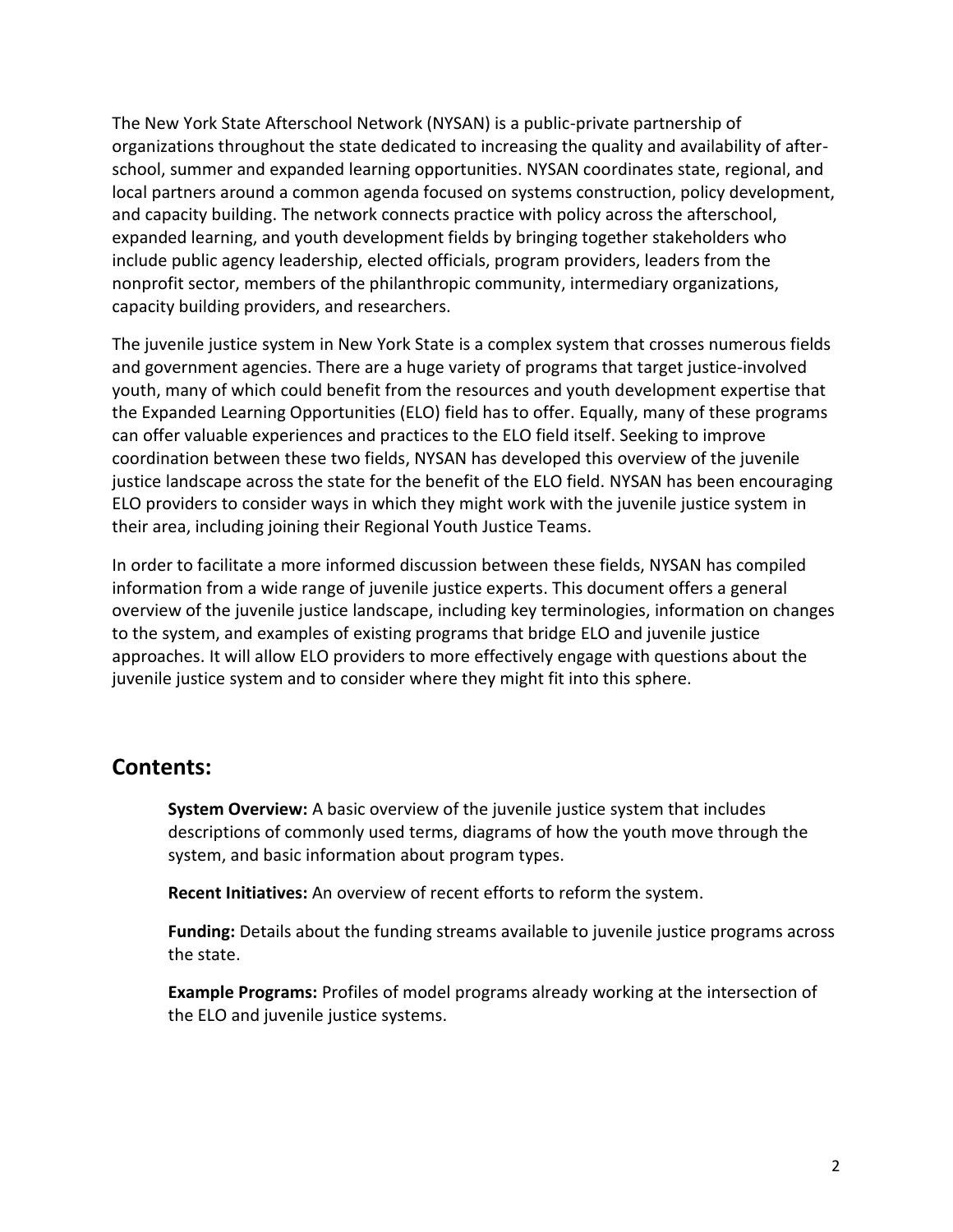## **ACKNOWLEDGEMENTS**

Thank you to everyone who provided information and guidance for this overview. Without your help we would not have been able to complete this project. All errors are, of course, are our own.

Special thanks to Marlies Talay and Stephen McHugh, whose work made this project possible.

#### **JUVENILE JUSTICE WORKGROUP:**

This workgroup met over the phone to discuss the project and offer feedback on this overview.

Linda Baird, The Center for Court Innovation (CCI) Nicholas Chung, CCI Mary Grenz Jalloh, New York State Center for School Safety Janet Kelly, Kelley Collaborative Alli Lidie, NYSAN Kim Luce, Child and Adolescent Treatment Services Stephen McHugh, NYSAN Nora Niedzielski-Eichner, NYSAN

#### **RESOURCES**

Our thanks to the following people who provided information that assisted in the creation of this document: Tom Andriola, New York State Office of the Deputy Secretary for Public Safety Ana Maria Bermudez, New York City Department of Probation (DOP) Raye Barberi, New York City Administration for Children's Services (ACS) Shawn Chin-Chance, Office of Children and Family Services Mary DeMasi, Council on Children and Families Evan Elkin, Vera Institute Mark Ferrante, NYC DOP Nancy Fishman, CCI Carol Fisler, CCI Carl Friedman, State Education Department Ann Gregg, Carnegie Hall Dwayne Mahoney, Boys and Girls Club of Rochester Harris Oberlander, Trinity Alliance Jen O'Conor, Fight Crime: Invest in Kids Darryl Rattray, New York City Department of Youth and Community Development (DYCD) Sharon Richards, GRASP Tim Roche, OCFS Annie Salsich, Vera Institute Serge St Leger, Jr., New York City Department of Education Elizabeth Walker, Good Shepherd Services Zelda Waymer, South Carolina Afterschool Alliance Denice Williams, NYC DYCD Janet Wohlars, Brookhaven Youth Court Bill Wolff, La Salle School and Residential Treatment Center Rahsmia Zatar, STRONG Youth, Inc.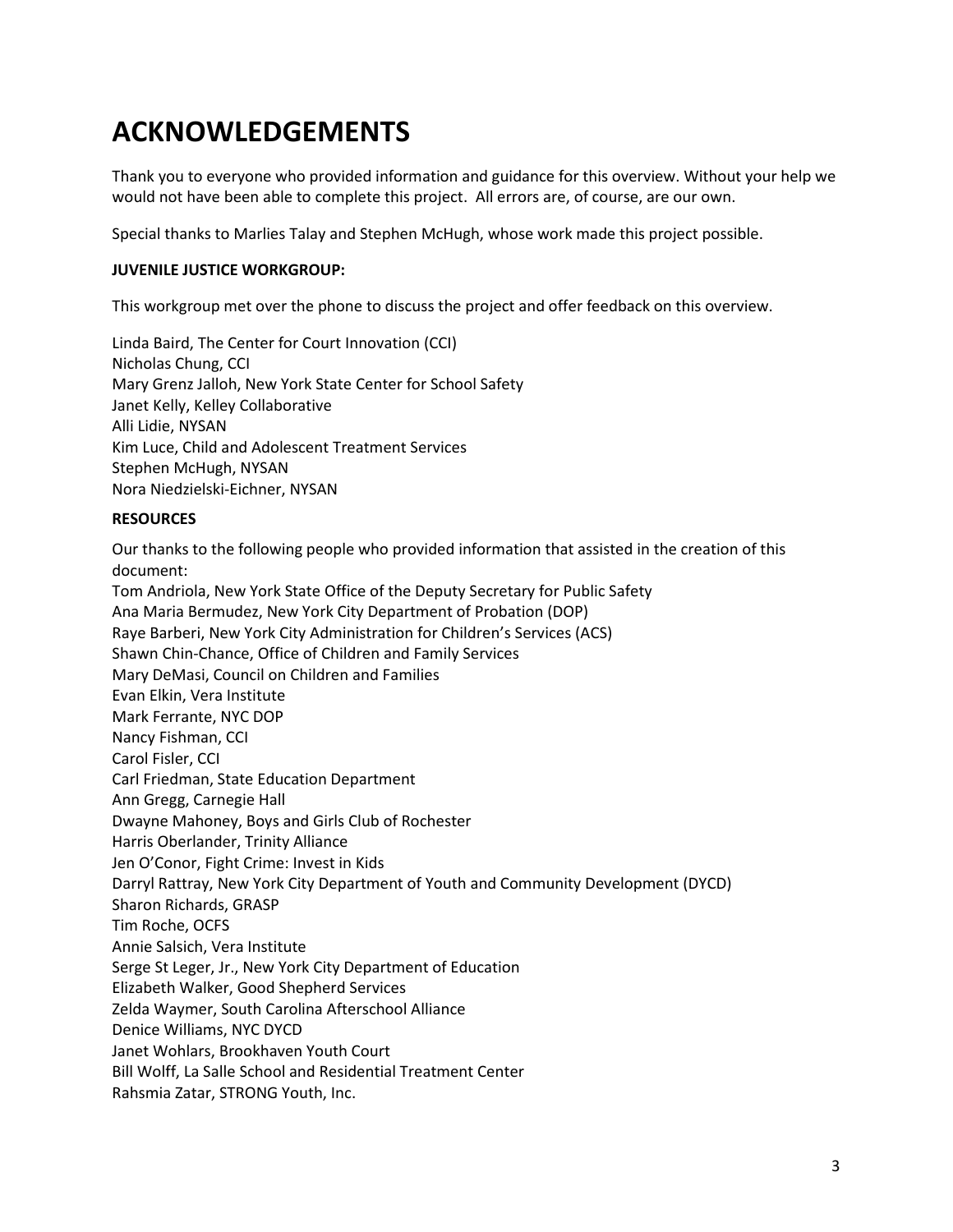#### **JUVENILE DETENTION ALTERNATIVES INITIATIVE (JDAI)**

Special thanks to all the members of the JDAI pilot counties who provided their assistance: James Czarniak, Onondoga County Chris Dandino, Monroe County John Fowle, Nassau County Kim Hare, Monroe County Daniel Hulihan, New York State Office of Children and Family Services (OCFS) Janet Kumpf, Orange County Lisa MacAluso, Center for Children's Law and Policy (CCLP) Lynn Tubbs, Albany County Morgan Williams-Bryant, Erie County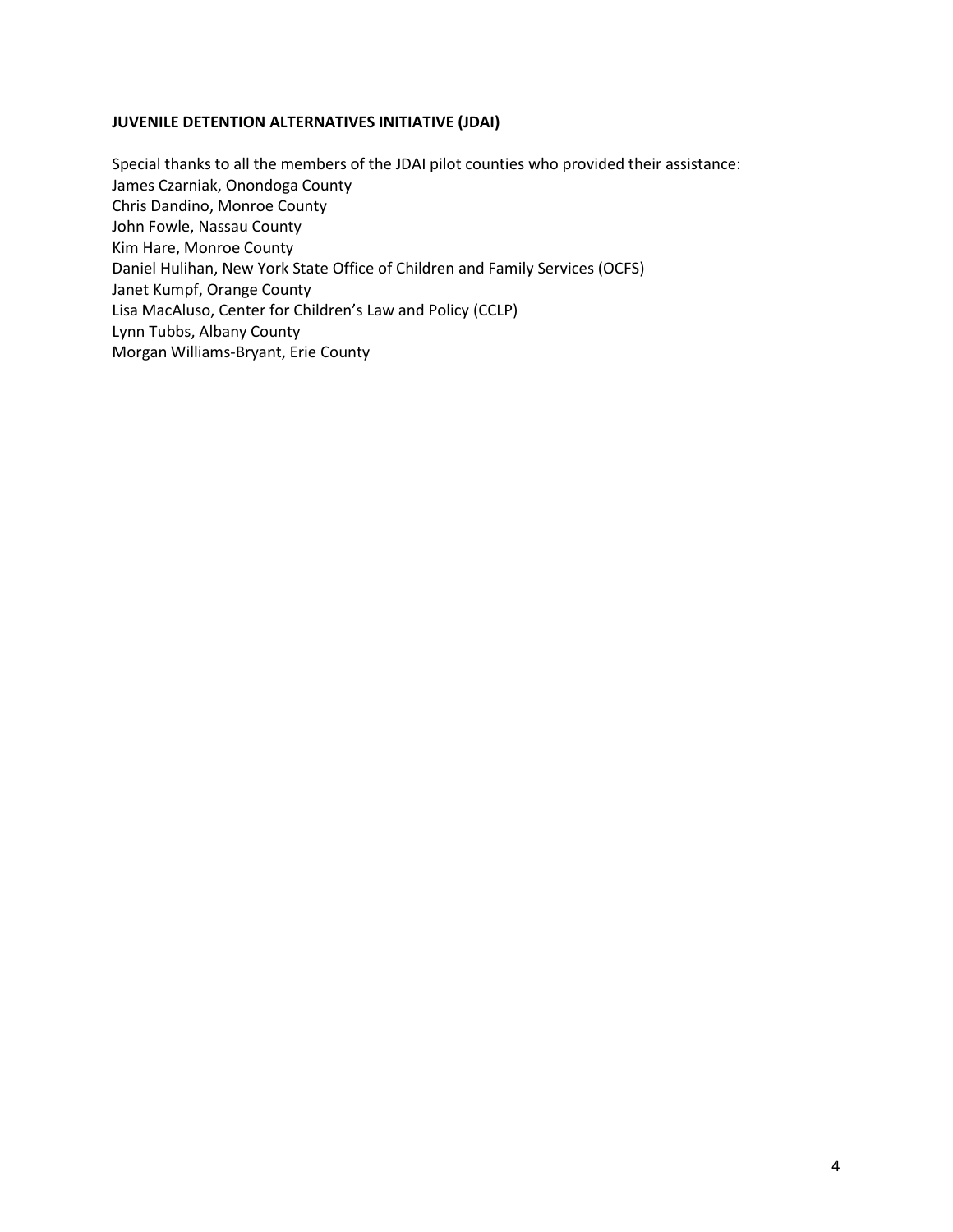### **SYSTEM OVERVIEW WHO ARE THE YOUTH IN THE SYSTEM?**

The juvenile justice system in New York State categorizes youth offences by severity of crime and by age. Age is a particularly complicated factor in New York's criminal justice system, because the age of criminal responsibility –the age that a person can be tried as an adult for a crime – was lowered from 18 to 16 by the Juvenile Offender Act of 1978. As a result, New York remains one of only two states in the nation that is legally obligated to prosecute and incarcerate 16- and 17-year-olds as adults. New York is also legally obligated to prosecute youth age 13, 14, or 15 who commit serious offenses such as violent crimes (called juvenile offenders, see below) as adults. These youth are held in secure facilities until they turn 16, when they can be transferred and incarcerated in adult prisons.

The categories of youth in the system are:

- PINS (Persons In Need of Supervision): A youth under the age of 18 who does not attend school, or who behaves in a way that is considered dangerous or out of control by a parent, guardian, police officer, school, or judge. PINS are generally charged with 'status offenses,' acts classified as violations because of the offender's status as a minor; such acts include truancy, running away, and underage alcohol consumption.
- Juvenile Delinquent: A youth over 7 and under 16 who commits an act that would be a crime if committed by an adult but is not deemed criminally responsible for his/her actions due to infancy. However, he/she will still be held accountable for his/her actions and will go through a court process in Family Court.
- Juvenile Offender: A youth aged 13, 14 or 15 who commits a serious crime and is assumed to be criminally responsible due to the serious nature of the offense. Juvenile Offenders are processed through the criminal court.
- Youthful Offender: Any youth who is convicted as a Juvenile Offender or is convicted of a crime committed between the ages of 16 and 18 may be eligible for consideration as a Youthful Offender. The court may grant a 'youthful offender finding' in substitution for a criminal conviction, thus reducing the sentence and sealing the criminal record.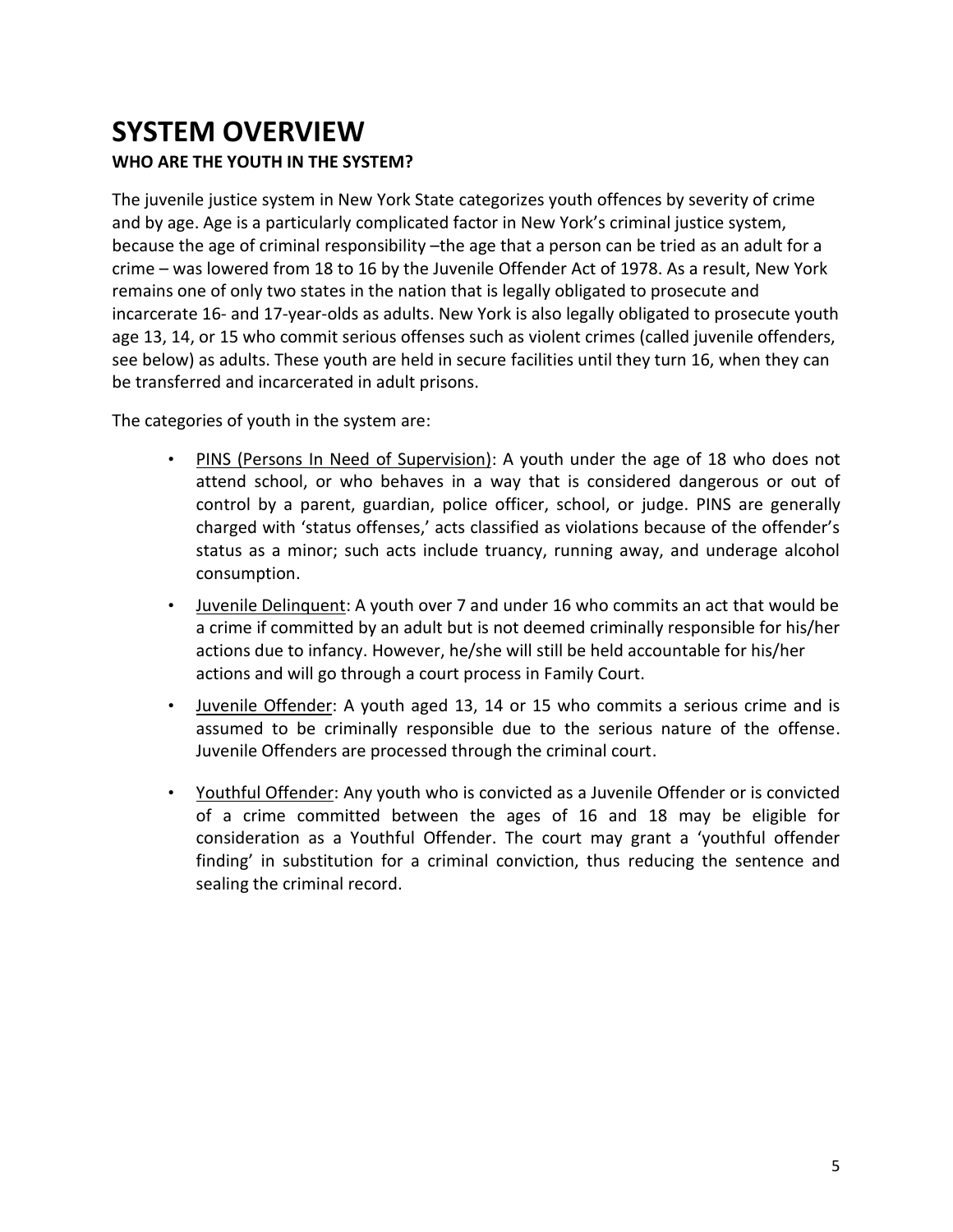#### **THE COURT PROCESS FOR SYSTEM-INVOLVED YOUTH**

The arrest and intake process for a youth depends on which of the above categories they fall under. Juvenile delinquents are processed through Family Court whereas juvenile offenders and youth aged 16 and over are processed through the Criminal and Supreme Court. The Family Court process is referred to as **adjudication.**

#### **Family Court Process:**

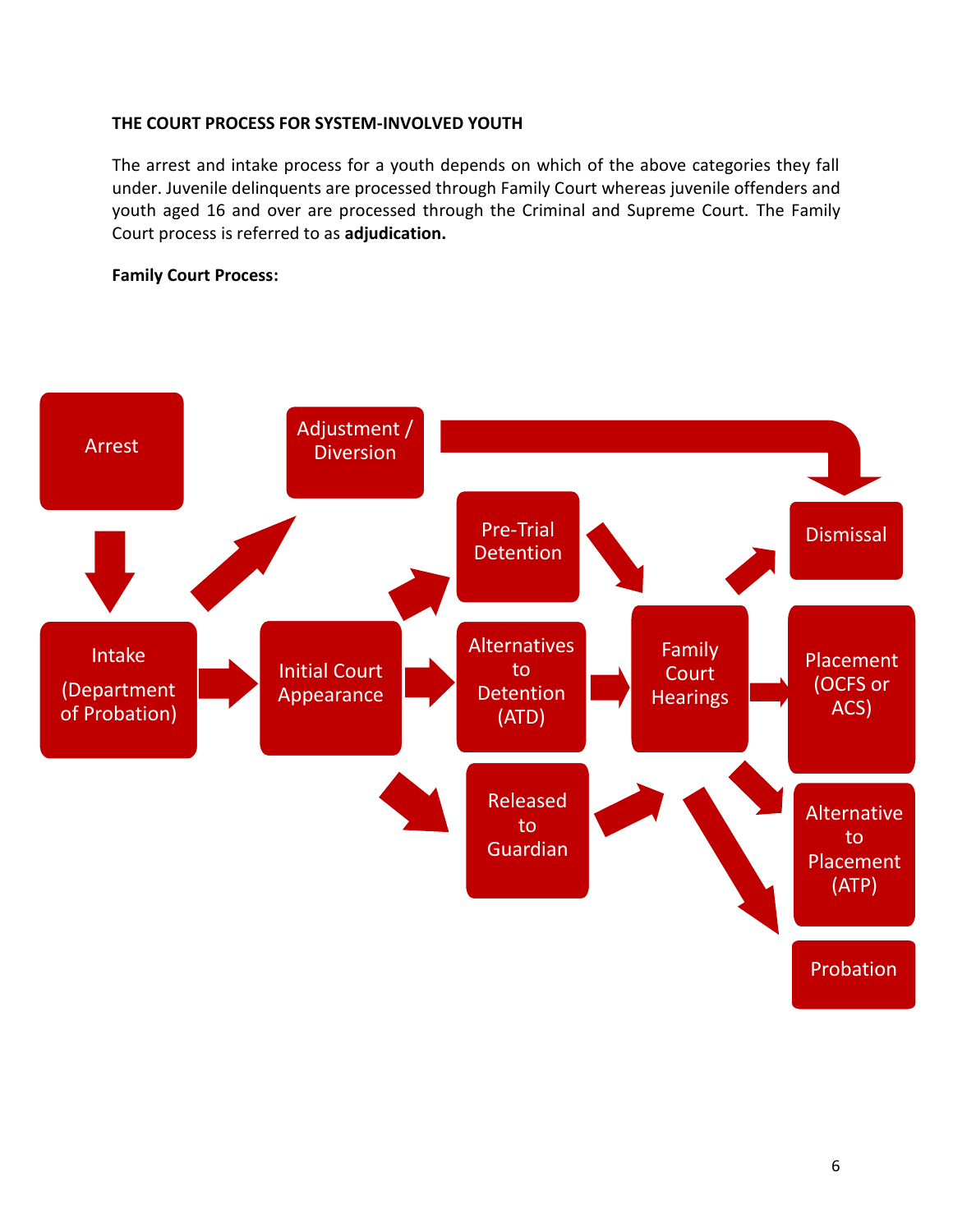#### Arrest

If the youth is an alleged juvenile delinquent, the police can exercise discretion over whether to release him/her to a parent, release him/her with a ticket to appear in Family Court, or take him/her to the county's local Department of Probation for intake.

#### Intake

At intake, an intake officer, who works for the Department of Probation, interviews the young person about the alleged crime, school attendance, and living situation. The intake officer also interviews the arresting officer, the complainant/victim, and the parents or caregiver of the young person.

The intake officer then administers a Risk Assessment Instrument, either the RAI or DRAI (see section on detention reform below) to determine whether to recommend admitting the youth to a detention facility, enrolling him/her in an Alternative-to-Detention programs (ATD), or simply releasing him/her with mandatory check-ins until the Family Court date. Alternatively, the intake officer can decide to adjust the case and divert it from Family Court entirely, recommending instead a community-based program or similar community intervention.

#### Initial Court Appearance

Before this appearance the youth will be assigned a lawyer if he/she does not already have one. The youth submits either an admission or denial of responsibility (the equivalent of pleading guilty or not guilty) and the judge decides whether to detain or release him/her while the case is pending.

#### Fact-Finding Hearing

Lawyers present evidence and the judge decides whether the youth committed the act he/she is charged with.

#### Dispositional Hearing

The judge determines the disposition, which is the equivalent of the sentence, for the youth. Options include: Probation or supervision, Alternative to Placement (ATP), placement in an OCFS facility (or, in New York City, an ACS facility), or release with no conditions (See below for more information on the range of dispositional options).

#### Dismissal

If at any point during the proceedings the youth is determined not responsible for the acts of which they are accused then the case will be dismissed.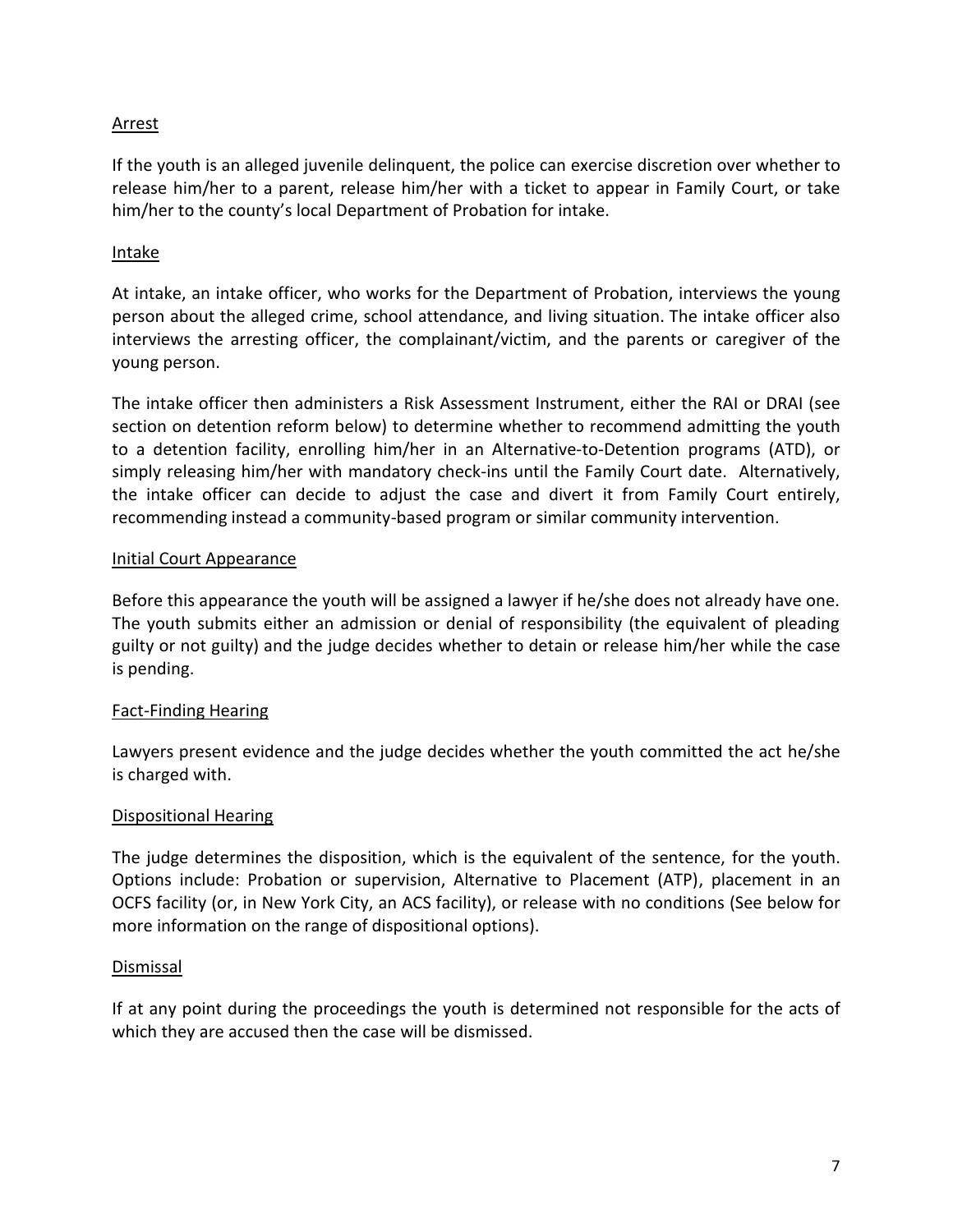#### **Criminal Court Process:**

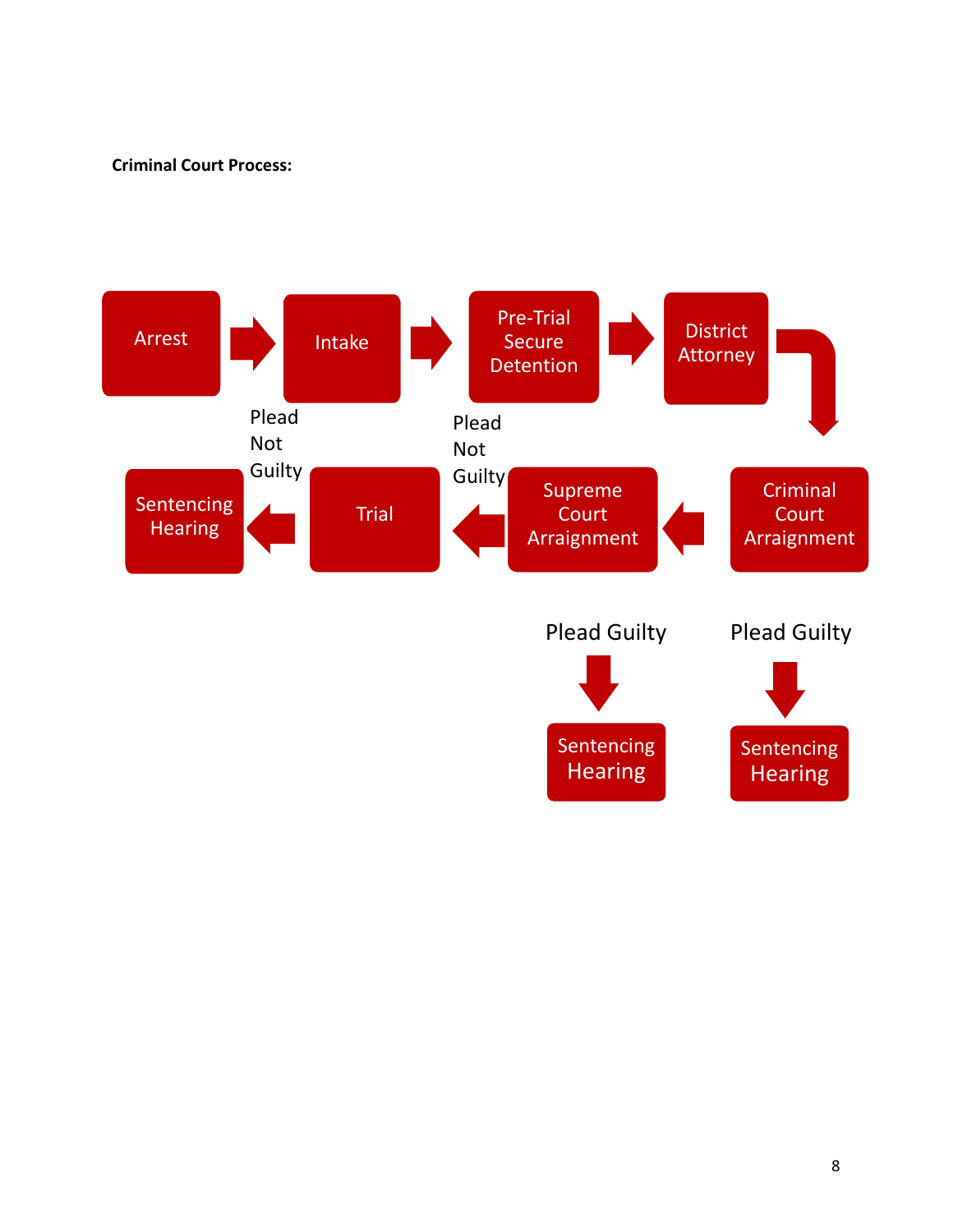#### **Intake**

If the youth is an alleged juvenile offender or if he/she is 16 or older then he/she is prosecuted as an adult in New York. After arrest, the youth is brought in for intake and processing, and may be admitted to detention to await the case, or the case may be eligible for adjustment. If the case proceeds, it is filed with the Criminal Court rather than the Family Court (although in some cases the Family Court process can be used rather than Criminal Court for juvenile offenders).

#### Criminal Court Arraignment

The youth enters his/her plea of guilty or not guilty. If the youth pleads not guilty the case is transferred to a grand jury who decides if there is sufficient evidence to put the youth on trial. If the grand jury finds sufficient evidence, they vote for an indictment and the youth is then transferred to Supreme Court.

#### Supreme Court Arraignment and Trial

The youth undergoes another arraignment at the Supreme Court, followed by a trial, which determines his/her guilt.

#### Sentencing Hearing

The judge determines the sentence for the youth. It is at this point that the court may grant a "youthful offender" finding.

#### **Dismissal**

As with Family Court, if at any point the youth is found not guilty of the crime for which he/she is accused then the case will be dismissed.

#### **Resources:**

- For a more complete description of both the Family and Criminal Court system see: <http://www.nycrimecommission.org/pdfs/GuideToJuvenileJusticeInNYC.pdf>
- For a visual illustration of the Family Court process see: [http://www.courtinnovation.org/sites/default/files/comic\\_book.pdf](http://www.courtinnovation.org/sites/default/files/comic_book.pdf)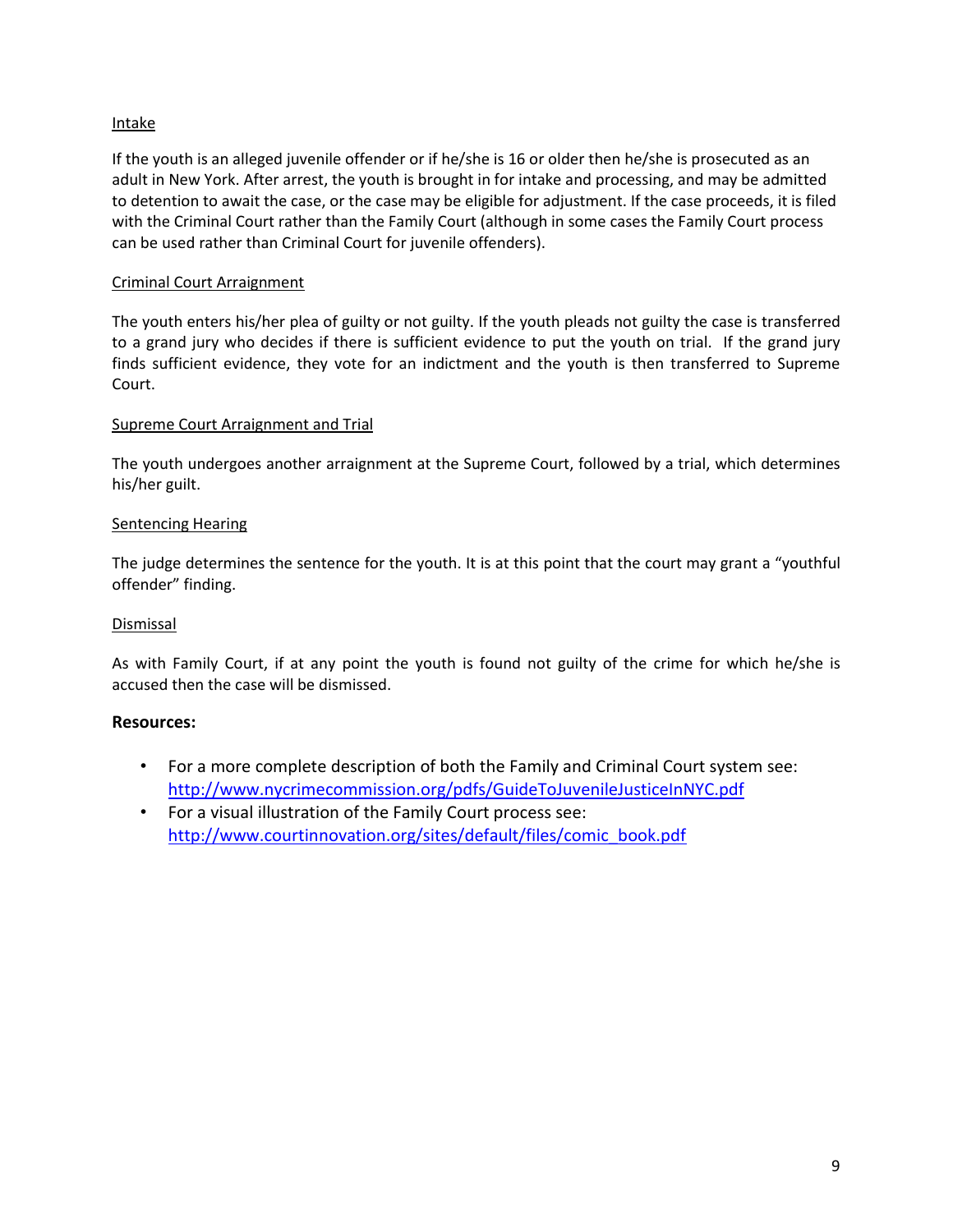#### **PROGRAMS FOR SYSTEM-INVOLVED YOUTH**

#### **Detention**

Detention in the juvenile justice field refers to housing youth in a custodial facility while their case is open. Under New York's new policies regarding detention, detention should typically be reserved for youth who are deemed to be at a high risk of failing to appear at court or of reoffending before their court appearance. Risk in New York City is determined using a Risk Assessment Instrument (RAI), developed in conjunction with the Vera Institute of Justice. The rest of the state began using a similar Detention Risk Assessment Instrument (DRAI) in July 2013. Low-risk youth are usually released back into the custody of their family or guardian while mid-risk youth are often referred to alternative to detention (ATD) programs.

#### **Alternatives to Detention (ATD)**

ATD programs are designed for youth who are at mid-risk of reoffending before their court appearance or of failing to appear at court. There are a wide variety of ATD programs, but the focus is on allowing youth to remain in their communities instead of being held in a detention facility while they await their court appearances.

See the section on Detention Reform for some examples of the variety of ATD programs currently in operation.

#### **Placement**

Placement refers to facilities that youth are sent to after they are adjudicated responsible (meaning, after the court officially charges them for wrongdoing). These facilities are generally run by the Office of Children and Family Services (OCFS). However, under the Close to Home initiative, New York City is assuming responsibility for non-secure and limited secure facilities for New York City residents through the Administration for Children's Services (see below). These facilities are categorized in three ways:

Non-Secure facilities provide for youth adjudicated as **juvenile delinquents**.

Limited Secure facilities provide a more secure setting for youth adjudicated as **juvenile delinquents or youthful offenders**; they may also be used for youth previously placed in secure facilities as the first step in transitioning back to the community.

Secure facilities provide the most controlled and restrictive facilities for **juvenile delinquents, juvenile offenders or youthful offenders.**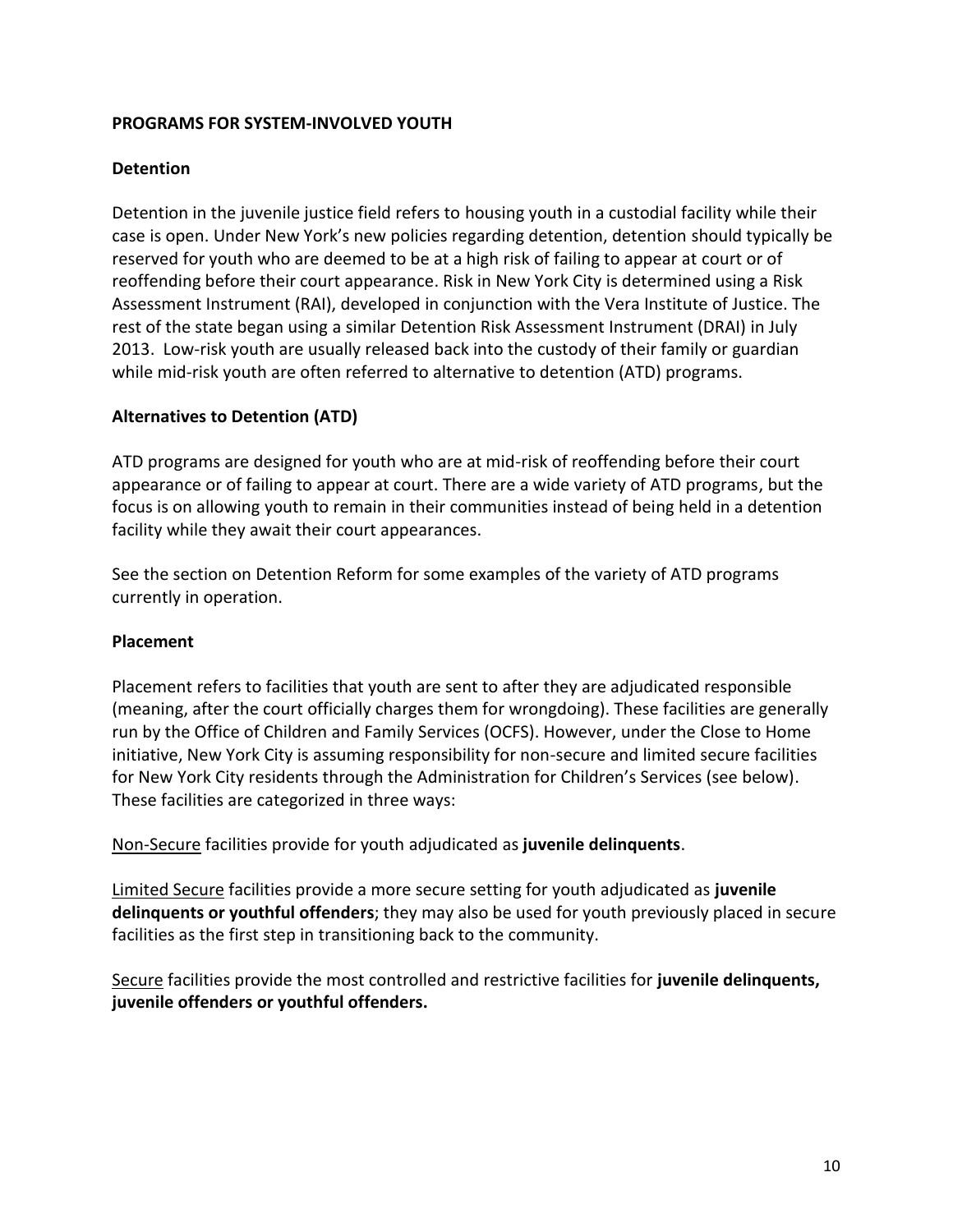The complete list of OCFS placement facilities is below:

#### Secure Facilities:

Brookwood (Columbia County) Columbia (Columbia County) Goshen (Orange County) MacCormick (Tompkins County)

#### Limited-Secure Facilities:

Industry (Monroe County) Finger Lakes (Tompkins County) Taberg (Oneida County) Highland (Ulster County)

#### Non-Secure Facilities:

Staten Island (Richmond County) Bronx (Bronx County) Brooklyn (Kings County) Brentwood (Suffolk County) Lansing (Tompkins County) Middletown (Orange County) Red Hook (Dutchess County)

#### **Alternatives to Placement (ATP)**

These programs allow youth adjudicated responsible to remain in their communities, under supervision, during their sentence. They were developed to address the negative effects on youth of traditional placement and the excessive costs of maintaining OCFS facilities.

These programs focus on addressing the underlying issues that brought the youth into contact with the justice system--such as substance abuse, mental illness, and/or family dynamics.

ATPs are often run in conjunction with the Department of Probation and the youth enrolled also receive normal probation services.

See the section on Placement Reform for some examples of ATP programs.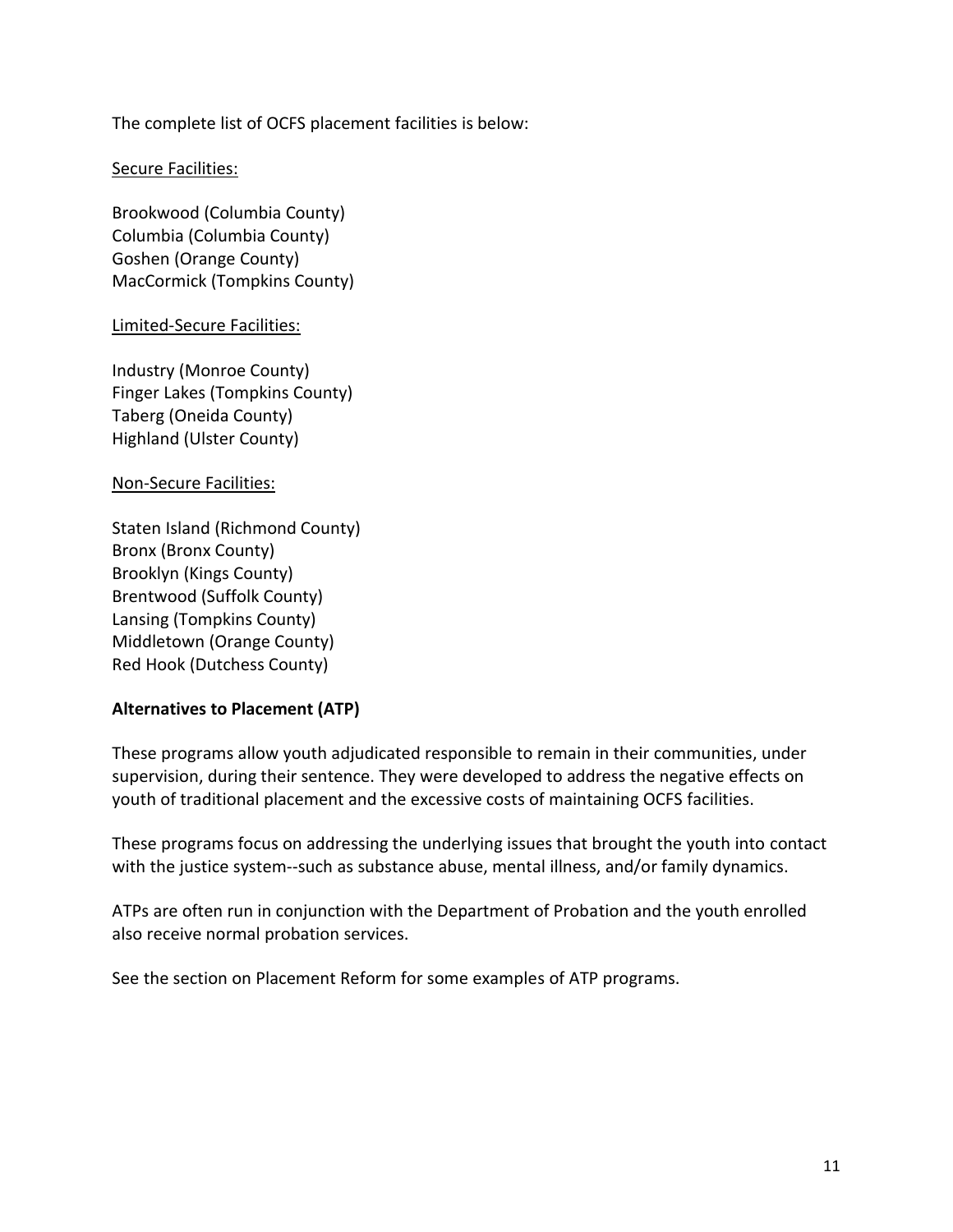#### **Probation**

Rather than sending a youth adjudicated responsible into placement, a judge may opt to place them on probation. During probation the youth lives at home but is assigned a probation officer who works with him/her to ensure that he/she can return successfully to the community and avoid re-arrest. Probation services are often coordinated with an ATP program.

#### **Aftercare**

Aftercare is programming provided to youths discharged from placement to facilitate their successful reentry back into the community. Its purpose is to provide targeted services for specific needs that the youth may have, including healthcare, mental healthcare, academic tutoring and linking the student back to an appropriate school.

The youth's custodian, either OCFS or the Local Department of Social Services, generally provides aftercare. Aftercare planning should generally begin on the first day of placement with home assessments, family visits, and pre-registration for school once the youth is released. The varying levels of aftercare depends on the level of supervision needed; the most secure level of aftercare includes a 30 day period of electronic monitoring to enforce curfew, while the most basic level consists of meetings once a week and check-ins about school, a job if applicable, medical appointments and curfew.

Many of the more recent ATP programs, especially those under Close to Home (see recent initiatives below), also include an aftercare component. Such programs are aimed at helping youth to transition safely back into their community, and work to connect youth with community programs that can serve their needs.

#### **School Re-entry**

As of 2000, as part of the Safe Schools Against Violence in Education (SAVE) legislation, the court processing the youth is required to provide notification of the adjudication to the Designated Educational Official (DEO) for that youth's school. The DEO position is determined by the school district. There may be an individual DEO for each school or only one for the entire district.

The information provided to the DEO may only be used to aid with the execution of the youth's educational plan, school adjustment and re-entry, and coordination of the student's participation in community programs. It is not included on the youth's permanent school record and is destroyed when the youth is no longer enrolled in that school district.

#### **Restorative Justice and Youth Courts**

The principle of restorative justice is to have a young person confront the impact of their misconduct and take positive action to make recompense to the community. Examples of programs that use a restorative justice model are peer circles, mediation groups, and youth courts.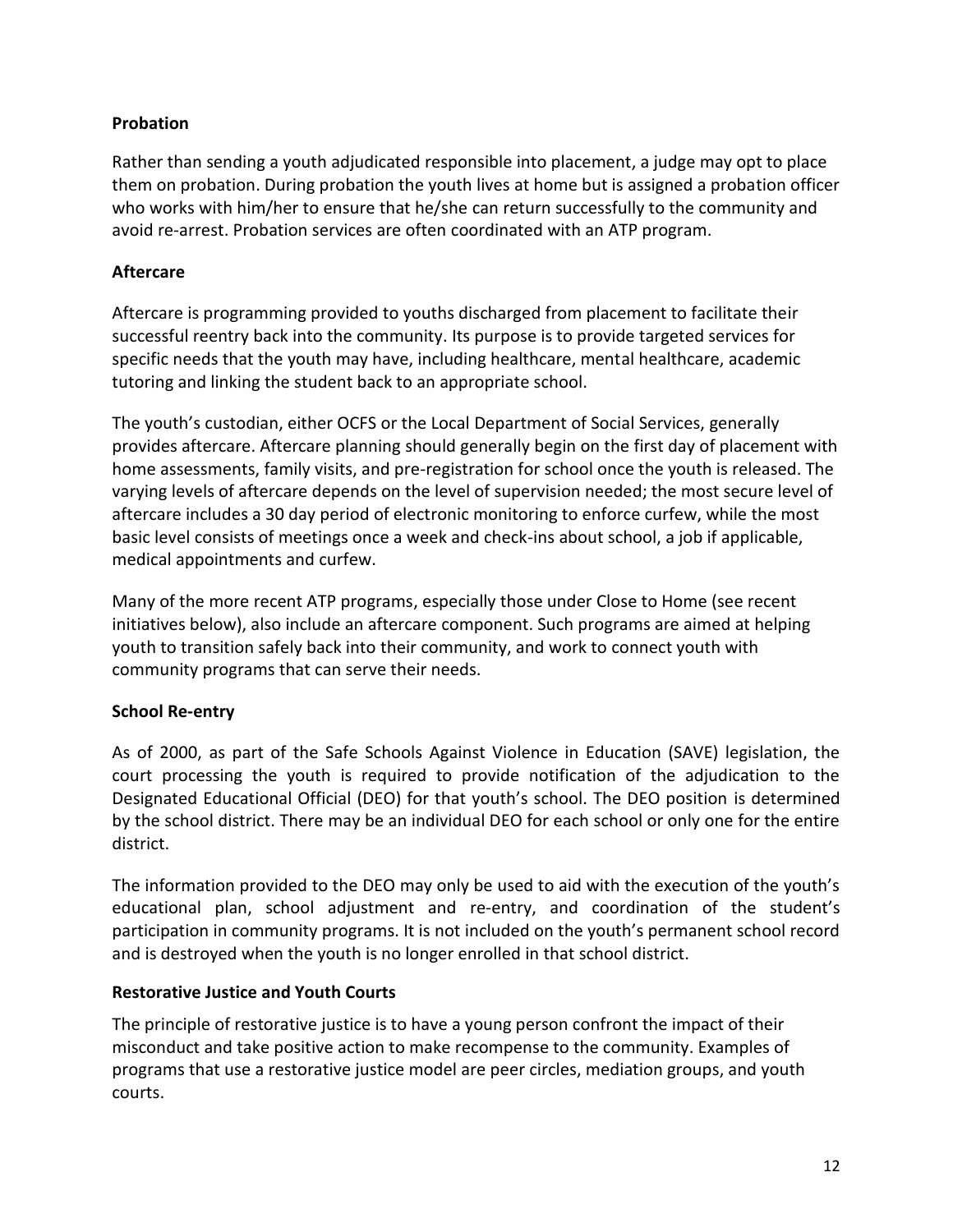Restorative justice programs often serve as diversionary programs that prevent youth from having to go through a family court process. They provide an alternative sentencing method for justice-involved youth who have committed less serious crimes.

#### *Youth Courts*

Youth Courts are programs based on a restorative justice model where youth confront the impact of their crimes before a court of their own peers. The youth court trains youth to act as jurors, judges and attorneys in order to handle real-life cases involving their peers. In many cases, rather than using the terms prosecutor and defense lawyer the youth court utilizes the terms community advocate and youth advocate instead.

The formats of individual youth courts may vary, but they typically handle low level offences such as vandalism, fare evasion, truancy, and minor assault. Youth courts aim to have young people to take responsibility for their actions and repay the community. To this end youth courts utilize sanctions such as community service or writing letters of apology. Many youth courts also seek to link youth with needed services such as tutoring, mentoring, or anger management classes.

In 2010 the Center for Court Innovation (CCI) produced a report with best practice recommendations for youth courts. The report also contains an appendix with data taken from youth court programs across the state. See the CCI report here: [http://www.courtinnovation.org/sites/default/files/Youth\\_Court\\_Manual1.pdf](http://www.courtinnovation.org/sites/default/files/Youth_Court_Manual1.pdf)

For an example of a youth court program, please see the section on "Example Programs" at the end of the document.

#### **Resources:**

- For a juvenile justice continuum of services database see: <http://www.nysjjag.org/JJContinuumWeb/JJContinuum.jsp>
- Department of Criminal Justice Services (DCJS) 2011 annual report on the state of the juvenile justice system; contains statistics on juvenile justice in New York State: <http://ocfs.ny.gov/main/rehab/OJRP%20DATA%20Presentation%2005-15-2012.pdf>
- For a snapshot of Juvenile Justice statistics in the state from the Office of Juvenile Justice and Delinquency Prevention (OJJDP) see: [http://www.school](http://www.school-justicesummit.org/resources/data/ny_ojjdp.pdf)[justicesummit.org/resources/data/ny\\_ojjdp.pdf](http://www.school-justicesummit.org/resources/data/ny_ojjdp.pdf)
- For a directory of OCFS run detention facilities in the state see: [http://ocfs.ny.gov/main/publications/Pub1160%20Facility%20Directory%20of%20Juvenile%20D](http://ocfs.ny.gov/main/publications/Pub1160%20Facility%20Directory%20of%20Juvenile%20Detention%20Facilities.pdf) [etention%20Facilities.pdf](http://ocfs.ny.gov/main/publications/Pub1160%20Facility%20Directory%20of%20Juvenile%20Detention%20Facilities.pdf)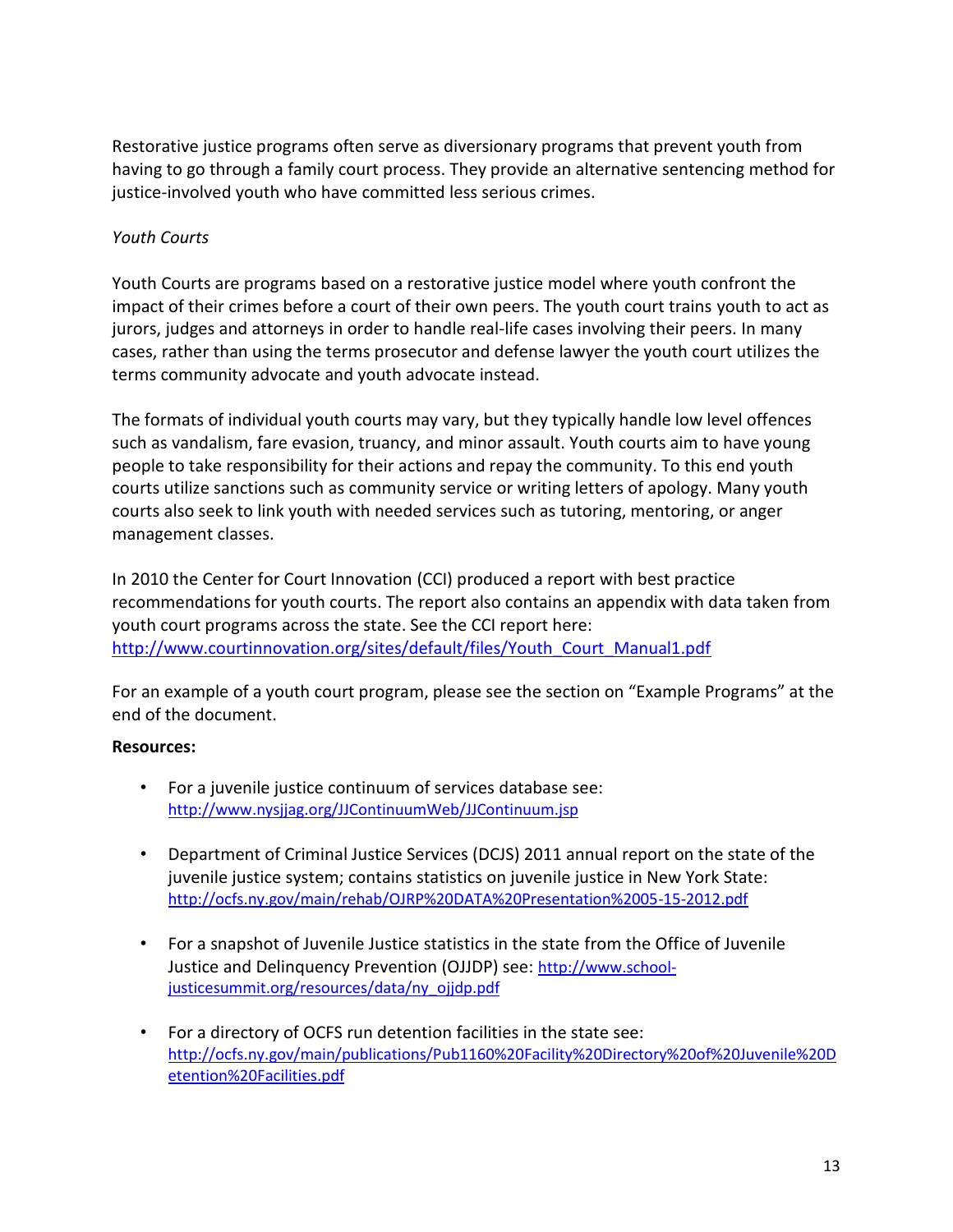- For a database containing juvenile justice model best practices: <http://www.ojjdp.gov/mpg/Default.aspx>
- CCI Recommended Practices for Youth Courts: [http://www.courtinnovation.org/sites/default/files/Youth\\_Court\\_Manual1.pdf](http://www.courtinnovation.org/sites/default/files/Youth_Court_Manual1.pdf)
- For more information about youth courts across the state see the Association of New York State Youth Courts website at see: <http://nysyouthcourts.org/>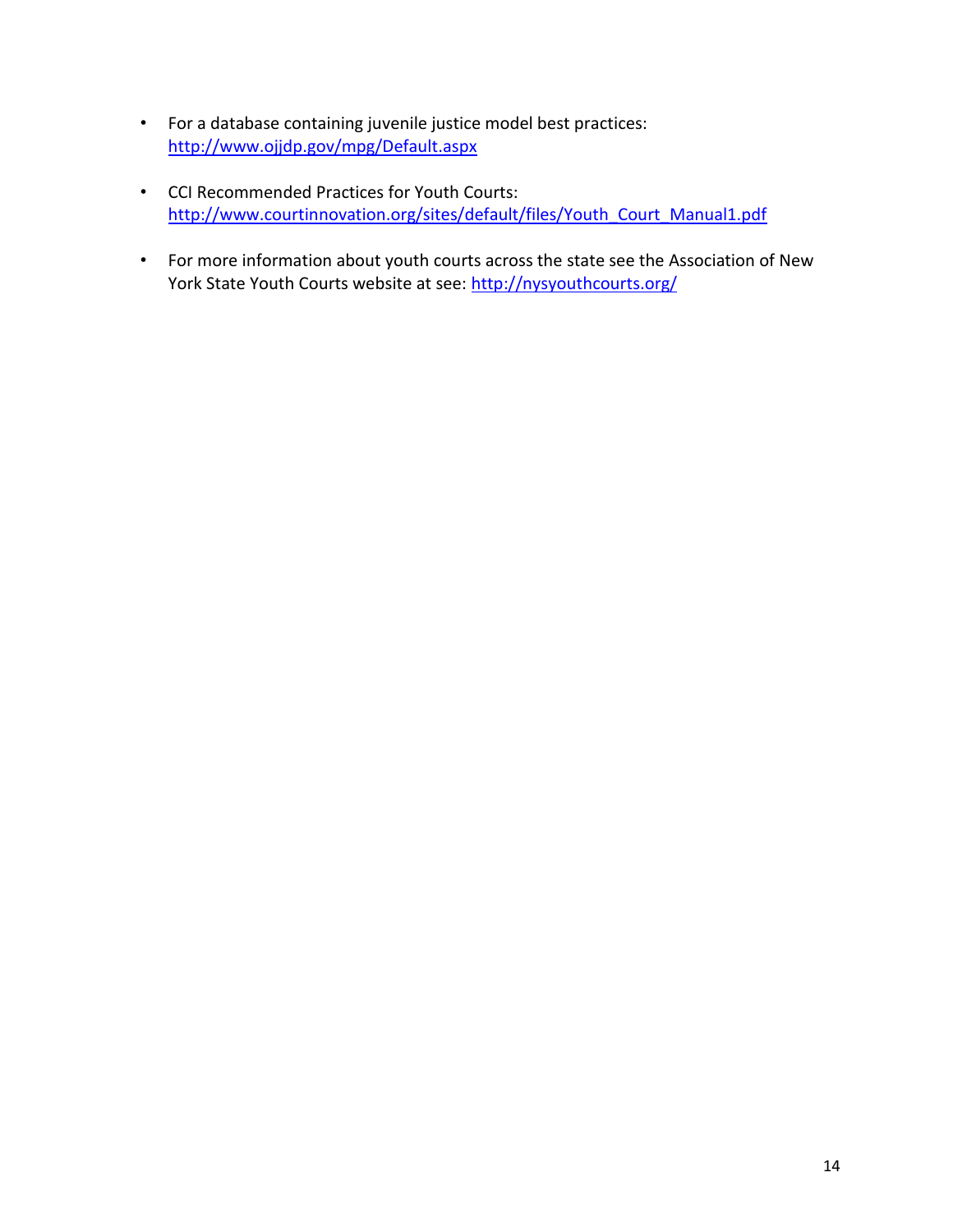# **RECENT INITIATIVES**

#### **The Juvenile Justice Advisory Committee (JJAG)**

JJAG is a board of juvenile justice experts from across New York State that works in conjunction with the Division of Criminal Justice Services (DCJS) to administer New York's juvenile justice and delinquency prevention plan. They also administer federal funding from Title II formula grants and Title V Incentive grants (see below) in conjunction with DCJS via an RFP process.

JJAG created a Strategic Planning Action Committee (SPAC) to work on juvenile justice issues across the state. SPAC is a group of staff from the Governor's Office, DCJS, and OCFS, initially facilitated by non-profit consulting group FSG. They are working to implement reforms to the juvenile justice system in order to accomplish their four goals:

- 1. Assure Quality System Governance, Accountability and Coordination Create and support structures at the state and local level that ensure coordination and accountability for achieving system goals;
- 2. Implement an Effective Continuum of Services Based on Best Practices Effectively assess, serve and treat youth in evidence-informed and appropriate services close to their homes, fostering family and community engagement and positive outcomes for youth;
- 3. Collect and Share Data to Make Information-Driven Decisions and Policy Share and analyze qualitative and quantitative data to guide service provision, decision making, and system-level reform and policy; and
- 4. Accountability of System and Organizations Within the System.

To this end, SPAC has worked to create a series of Regional Youth Justice Teams and also to create a database of programs working in Juvenile Justice.

#### The Regional Youth Justice Teams

These teams will act as a liaison between regional and state policy makers and will provide a venue for local communities and city, county, and state agencies to engage in communication and planning around juvenile justice issues. Each of NYSAN's Regional Networks has provided a contact to discuss local involvement. There are currently Regional Youth Justice Teams for all economic development regions of the state except the Mohawk Valley and the Southern Tier.

#### Juvenile Justice Services Database

As part of their work, SPAC has created a juvenile justice services database. This database contains information on programs across the state, collected via survey. The database has a variety of search filters, including geographical and demographic, that can be used to find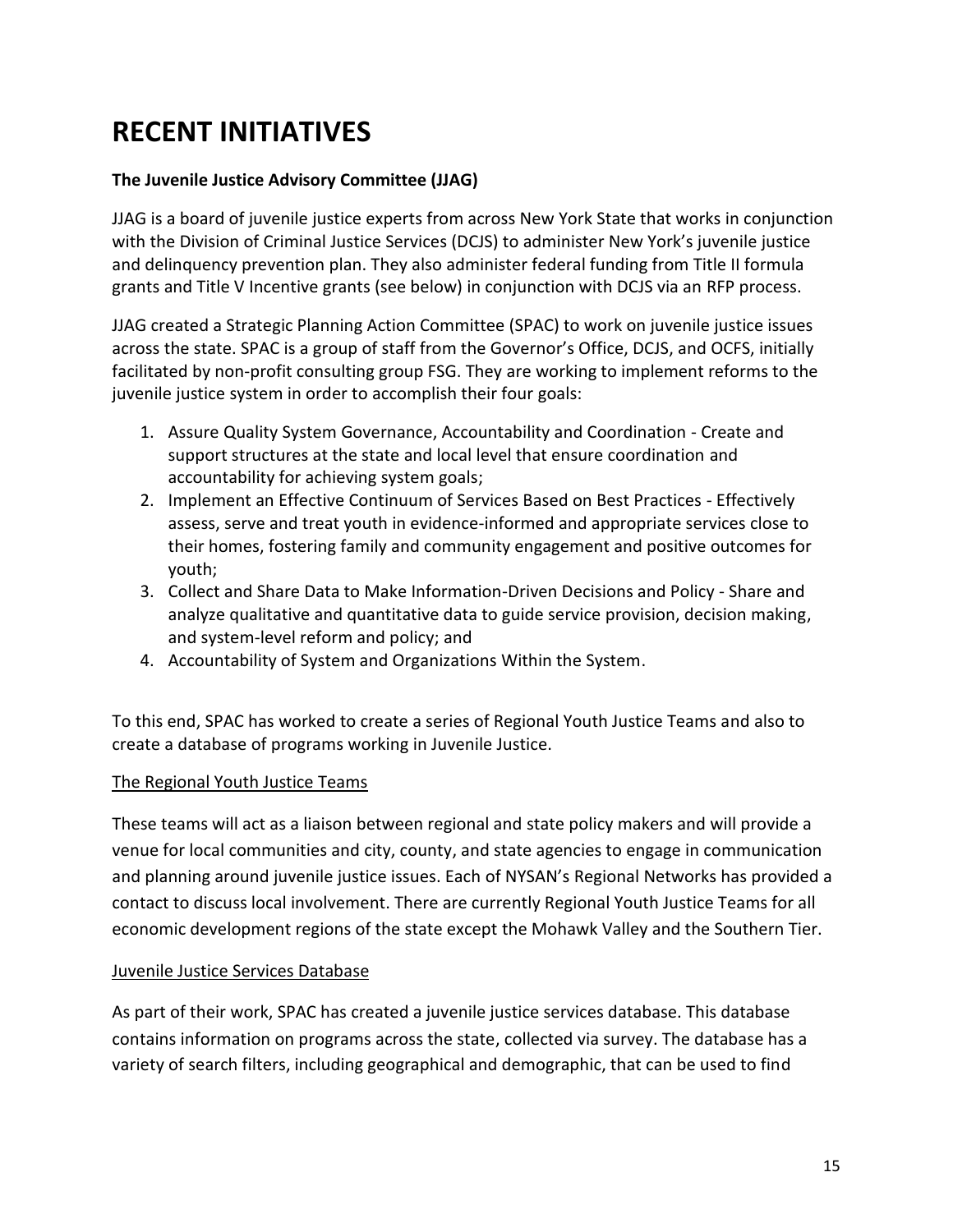specific programs. Programs that work with youth anywhere on the spectrum between arrest and aftercare/reentry are included as well as programs that strictly focus on prevention.

The database can be found at: <http://www.nysjjag.org/JJContinuumWeb/JJContinuum.jsp>

#### **Detention Reform**

In recent years there have been significant reforms to detention services, with an increased emphasis on referring youth to alternative services. The recidivism rates of youth entering detention are high – in 2009, studies showed that 49.4% of youth in detention were readmitted – and there is significant evidence that detention disproportionately affects youth of color from low-income neighborhoods. In 2008, 95% of youth entering detention in New York were Black or Latino.

To address these issues, various reforms have been implemented to increase the use of ATD programs. The Vera Institute of Justice's Center on Youth Justice has been working to provide alternative detention services in New York City, while, more recently, the Juvenile Detention Alternatives Initiative (JDAI) has been authorized to run pilot programs in six counties across the state (Nassau, Orange, Albany, Onondaga, Monroe, and Erie).

#### The Vera Institute of Justice- Center on Youth Justice (CYJ)

The work of the CYJ in New York City has been twofold. First, they worked with government officials to create and implement a Risk Assessment Instrument (RAI), which is used to determine the eligibility of youth for ATD services. Second, they worked to create a continuum of community-based alternatives to detention for youth who do not pose a high risk of failing to appear at court or reoffending before their court appearance.

#### *Risk Assessment Instrument (RAI)*

The Vera Institutes RAI was created using empirical studies to determine what factors most contributed to a high risk of reoffending. It categorizes youth as high, medium, or low risk. Lowrisk youth are usually released with no supervision, medium-risk youth are released into alternative to detention programs, and high-risk youth are recommended for detention.

#### *Continuum of Alternative to Detention Services*

The alternative-to-detention services recommended for implementation in New York City by the Vera Institute are divided into three levels of varying supervision:

• Community Monitoring – Provided by nonprofits: Involves curfew checks and phone check-ins. Youth can only remain in community monitoring for 60 days.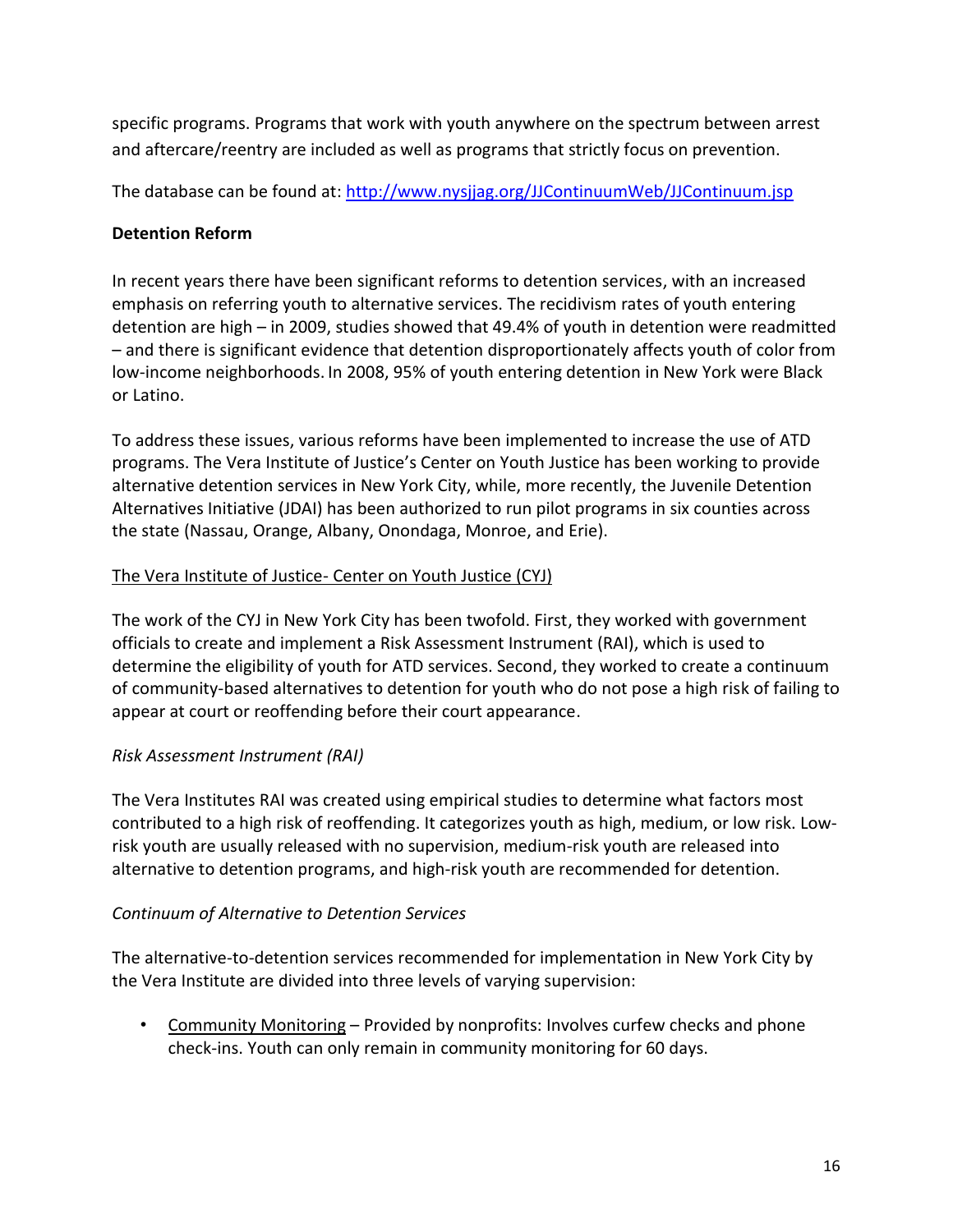- After-School Supervision Provided by nonprofits: Site-based from 3pm to 7pm. Provides tutoring, recreation and community-service centers serving each of the 5 boroughs. Youth can only remain in the program for 60 days. After-School Supervision may be provided by the same nonprofit as community monitoring. Youth can be stepped down from After-School Supervision into Community Monitoring, allowing them to remain in the system for 120 days. The After-School Supervision Providers are:
	- BronxConnect- Bronx
	- Center for Alternative Placement Sentencing and Employment Services-Manhattan
	- **EXTER** Center for Community Alternatives-Brooklyn
	- Center for Court Innovation- Queens and Staten Island
- Intensive Community Monitoring Provided by the New York City Department of Probation. Probation officer provides frequent check-ins.

#### Juvenile Detention Alternatives Initiative (JDAI)

A partnership between the Annie E. Casey Foundation and local and state governments, the Juvenile Detention Alternatives Initiative was launched in 1992 and focuses on juvenile detention as an entry point for reform, aiming to reduce overreliance on secure detention and incarceration for youth.

JDAI promotes changes that:

- Reduce reliance on secure confinement;
- Reduce racial bias in confinement; and
- Increase fiscal efficiency and decrease overall system costs.

In July 2012, Governor Cuomo authorized pilot JDAI programs in six counties in New York: Nassau, Orange, Albany, Onondaga, Monroe, and Erie.

These pilot sites will complete additional training and conduct site assessments and interviews with the Annie E. Casey Foundation. These interviews will be carried out with a wide variety of community, government, judicial and education stakeholders in each county.

The JDAI has produced its own Risk Assessment Instrument called the Detention Risk Assessment Instrument (DRAI). New York State began to use the DRAI in July 2013, although New York City will continue to use the Vera RAI. The use of the DRAI aims to reduce disproportionate minority contact (the disproportionate number of minority youth who come into contact with the juvenile justice system from arrest/intake to confinement) through standardizing how youth are processed and how their risk is determined.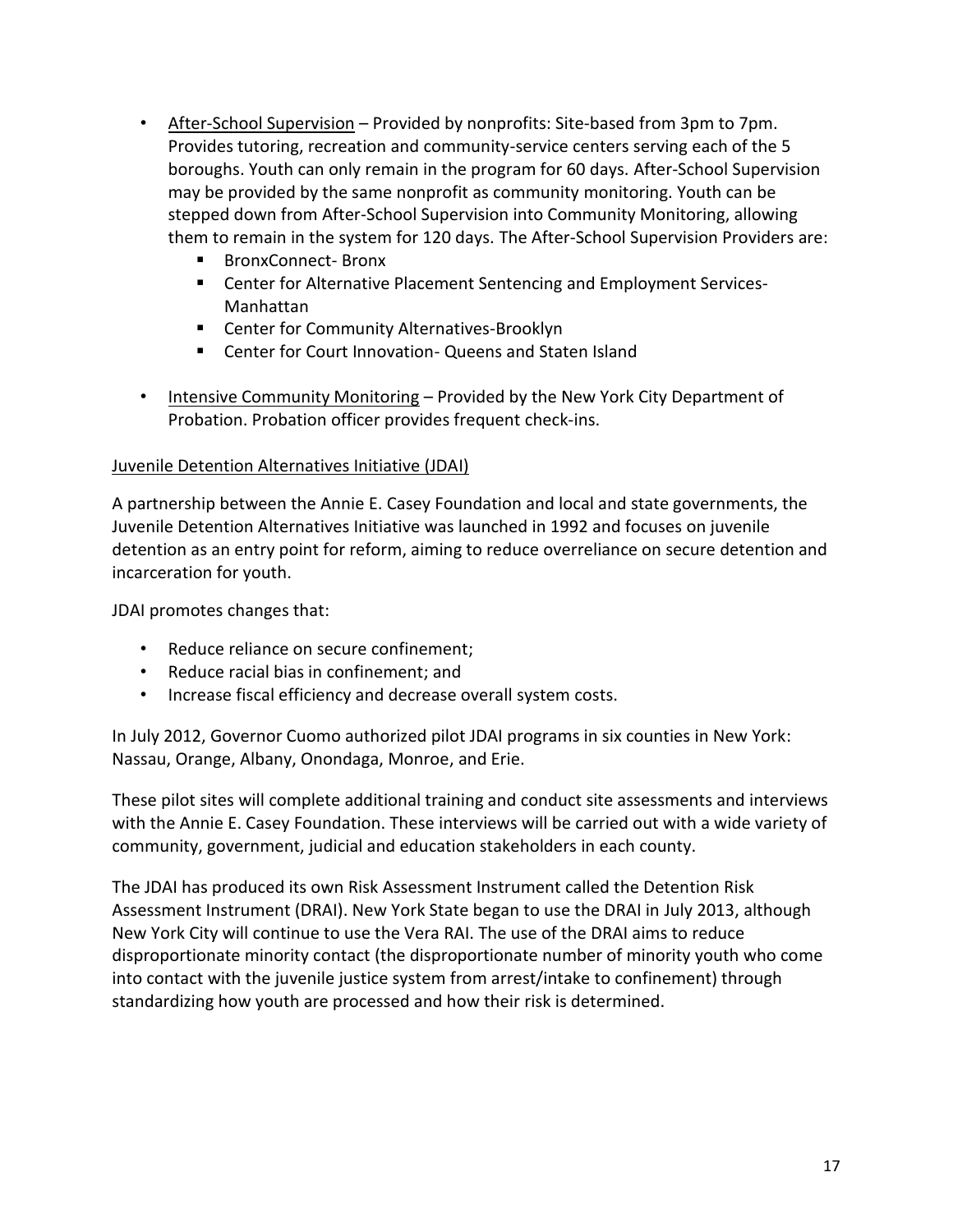#### **Placement Reform in New York City**

#### Close to Home

Close to Home is a juvenile justice reform implemented through the 2012-2013 State Budget, and is designed to help keep youth from New York City system closer to their home communities while they are under the care and supervision of the juvenile justice system. A collaborative effort between New York City and New York State, Close to Home ensures more appropriate placements for youth who come from New York City in an effort to increase efficiency and effectiveness and reduce costs.

Under this initiative, New York City youth currently placed in OCFS limited-secure and nonsecure facilities are being moved to voluntary agencies overseen by the Administration for Children's Services (ACS), which will handle educational, mental health, substance abuse, and other service needs. When fully implemented, the initiative will require juvenile delinquent youths from New York City, whom the Family Court has determined need placement in other than secure settings, to be placed with the New York City ACS.

The initiative started with youth in non-secure settings in the fall of 2012, and will move to youth in limited secure-settings in 2013.

The initiative does not impact any youth placed in the State's secure facilities. Additionally, after the initiative is fully implemented, OCFS will continue to maintain non-secure and limited secure facilities for youth who are from the rest of New York State and in need of those levels of care.

Close to Home will:

- Allow youth to be closer to their communities and families during a mandated placement, which makes the transition process after placement easier, while holding young people more accountable, and reducing recidivism significantly.
- Reduce costs, as the average Alternative to Placement (ATP) program costs \$20,000 per youth per year, while it costs about \$260,000 to house a youth in an OCFS facility.
- Reduce the size of OCFS, as control over non-secure and limited-secure placements for New York City youth is given to ACS, which is run by the City.

In March 2013 the Legislature rejected a proposal by Governor Andrew Cuomo to implement Close to Home across the rest of the state.

#### *Juvenile Justice Realignment*

In order to facilitate the Close to Home Initiative, the New York City Department of Probation and the Administration for Children's services have been undergoing a process of realignment that aims to create a continuum of probation and ATP services in the city.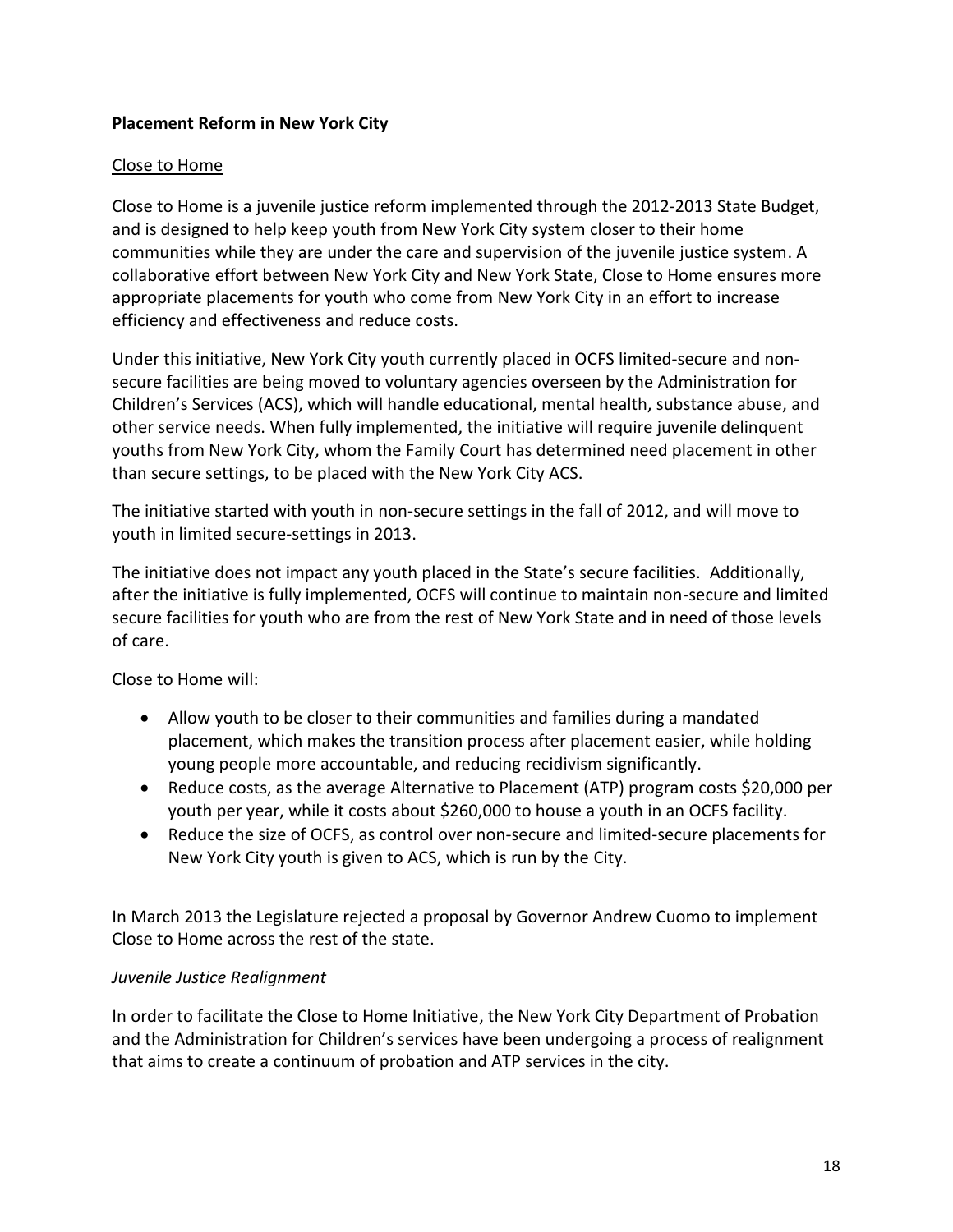Probation services will be divided into three levels:

- 1. Probation Level 1: One meeting per month for first six months and referral to needed services. Also two collateral meetings or phone calls per quarter.
- 2. Probations Level 2: Two meetings per month for the first six months and referral to needed services. Also six additional meetings per quarter (phone calls or field visits). At least one Home visit.
- 3. Probation Level 3: Begins with six personal and eight collateral contacts per month, with the potential to gradually decrease contact levels over time.

In addition there will be three new ATP programs as well as the previously existing Juvenile Justice Initiative (JJI) program.

These programs are:

- Juvenile Justice Initiative (JJI) in-home therapeutic programming for youth.
- Pathways to Excellence, Achievement and Knowledge (PEAK) day and/or evening programming for youth who have become disconnected from school as well as services corresponding to the appropriate level of Probation. PEAK is currently running in two schools; one in Brooklyn and one in the Bronx.
- Advocate Intervene Mentor (AIM) provides participants with an advocate who offers structure and guidance and will work to connect youth with community resources.
- Every Child Has an Opportunity to Excel and Succeed (ECHOES) uses a life coaching model to create a positive relationship between the youth and an adult to increase social and emotional competencies.

For more information on these programs see page 29 of this document: [http://www.nyc.gov/html/acs/downloads/pdf/cth\\_NSP\\_Plan\\_final.pdf.](http://www.nyc.gov/html/acs/downloads/pdf/cth_NSP_Plan_final.pdf)

#### **Age of Criminal Responsibility**

#### Raise the Age Campaign

Raise the Age is a campaign run by several advocacy organization in New York including the Correctional Association and the Center for Community Alternatives.

The goal of the campaign is for the age of criminal responsibility in New York to be raised to 18, in keeping with the rest of the country (barring North Carolina).

More information can be found on their website:<http://raisetheageny.com/>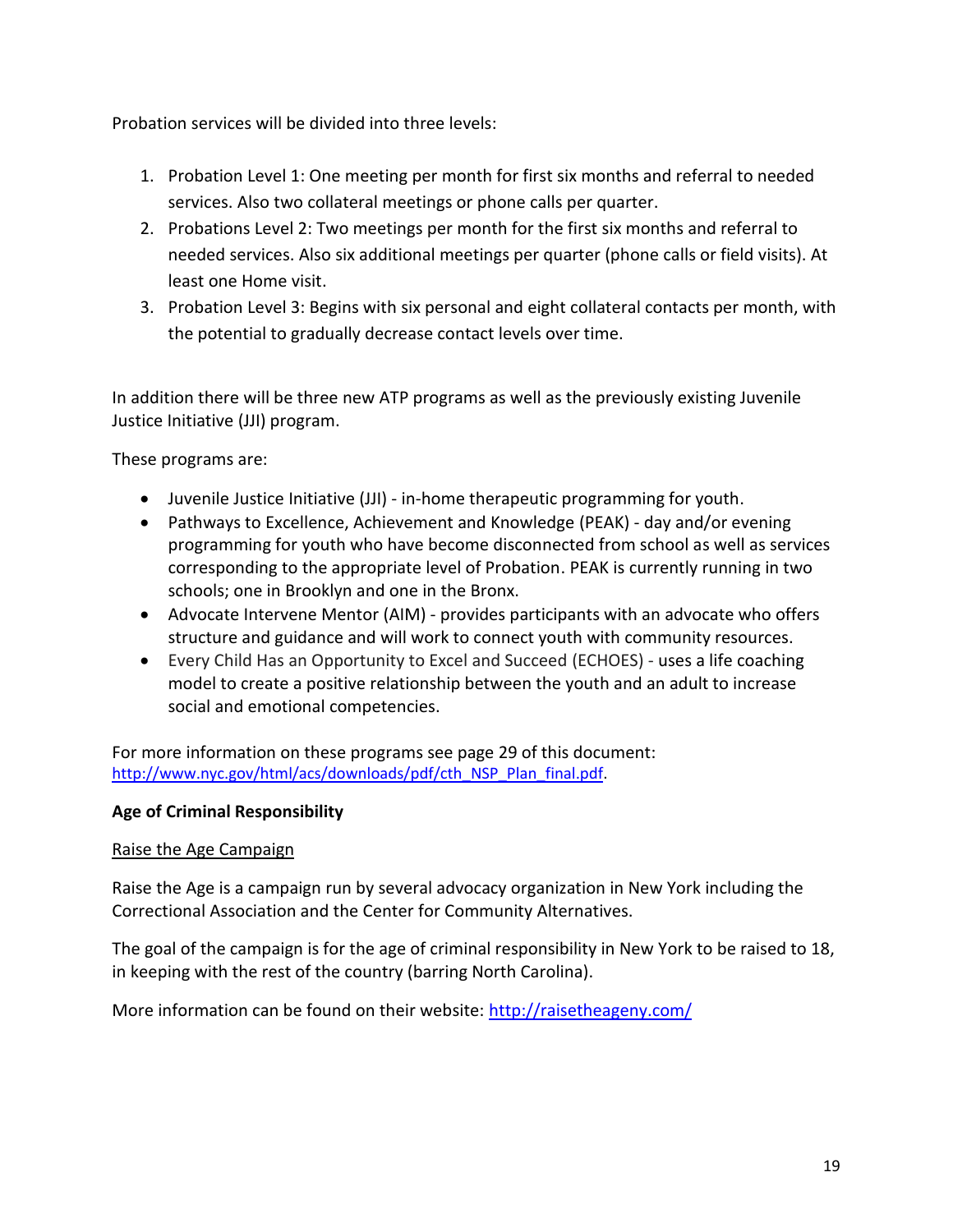#### Adolescent Diversion Program

The Adolescent Diversion Program is initiative started by Chief Judge Jonathan Lippman and the Center for Court Innovation. It began in 9 pilot counties across New York in January 2012.

The program created an array of dispositional alternatives for judges dealing with the cases of 16 and 17 year old adolescents in criminal court. The program aims to provide age-appropriate services for these youth. By co-operating with the program and its rehabilitative services, youth who opt-in can receive a sentence with no jail-time. Youth receive an Adjournment in Contemplation of Dismissal (ACD); this means that after six months if they comply with the conditions set by the judge the record of their crime will be sealed.

The program has had some success in lowering the re-arrest rate amongst those who had committed felonies in the pilot counties.

#### **School-Justice Partnerships**

The New York State Permanent Judicial Commission on Justice for Children has led a number of projects focusing on school-justice partnerships.

#### New York City School-Justice Partnership Task Force: Keeping Kids in School and Out of Court

The taskforce focused on the negative impact of exclusionary school discipline policies. Recent research from Texas, Cincinnati, and Chicago has shown that students who are suspended are less likely to graduate and more likely to face involvement in the juvenile or criminal justice systems. Moreover, the use of arrests by New York City school safety officers put more than 880 students directly into the juvenile or adult justice system between July 2011 and June 2012, typically for minor offenses.

The task force aimed to promote emerging strategies to reduce the number of children entering the New York City justice system through exclusionary school discipline approaches. The taskforce was chaired by former Chief Judge of the State of New York and Chair of the Commission, Judith Kaye and co-sponsored by the Commission, Skadden Arps, and Advocates for Children of New York (AFC).

The task force produced a report and recommendations that considered policies and practices that promote safe, respectful and supportive learning environments; reserve the use of punitive measures – including school suspension and mandatory arrest – for the most egregious cases; and address the substantial over-representation of students receiving special education services and children of color in exclusionary school discipline practices.

For the full report see: [http://www.nycourts.gov/ip/justiceforchildren/PDF/NYC-School-](http://www.nycourts.gov/ip/justiceforchildren/PDF/NYC-School-JusticeTaskForceReportAndRecommendations.pdf)[JusticeTaskForceReportAndRecommendations.pdf.](http://www.nycourts.gov/ip/justiceforchildren/PDF/NYC-School-JusticeTaskForceReportAndRecommendations.pdf)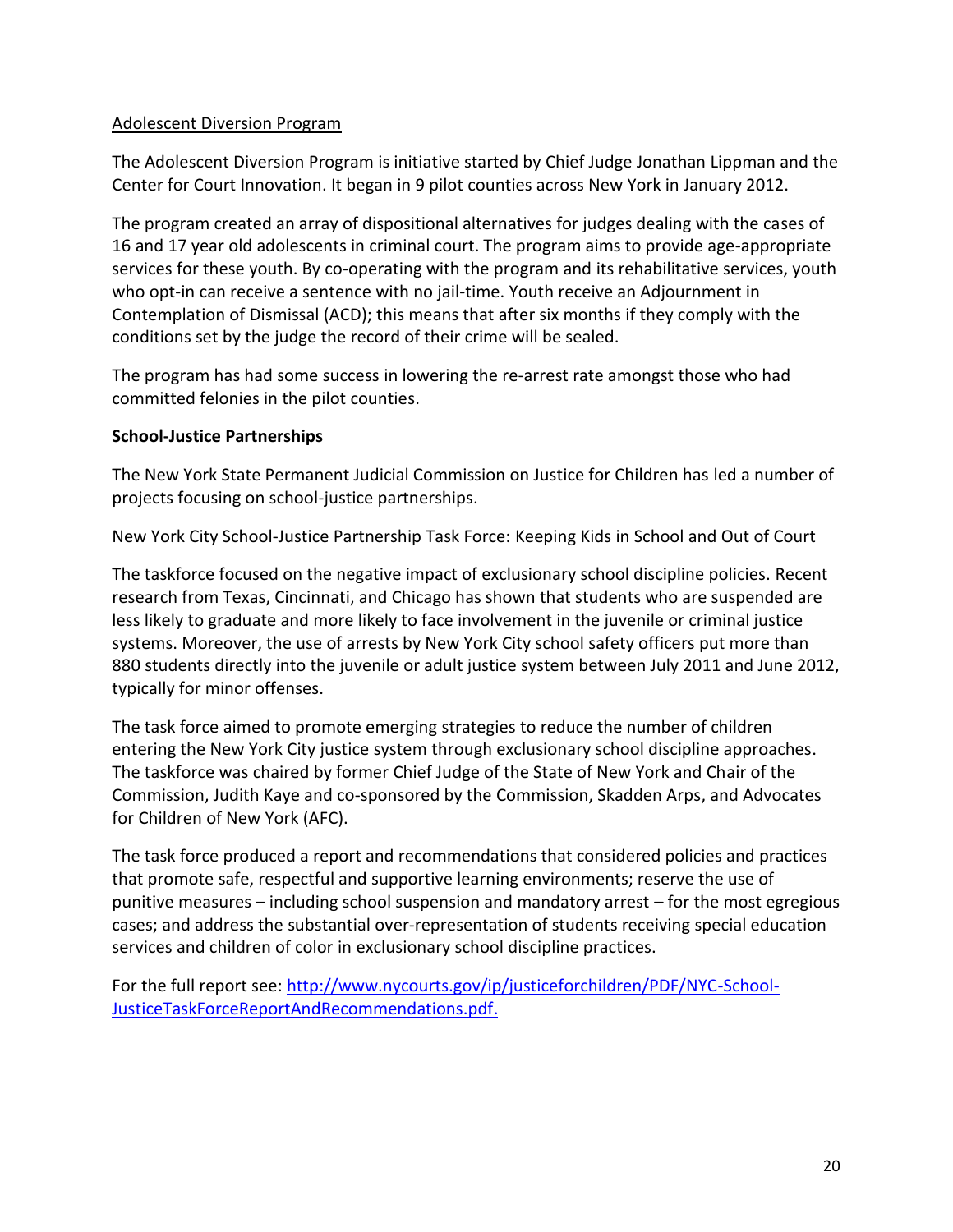#### National Summit on School-Justice Partnerships

Judge Kaye also convened a national summit for top state justice and education officials and their partners to promote practices and policies that could help children succeed in school and reduce the number of children involved in the juvenile and adult court systems.

The summit was held March 11-13, 2012, in New York City. The reports and materials presented at the summit can be found at[: http://www.school-justicesummit.org/](http://www.school-justicesummit.org/)

#### New York State Summit

Following the national summit, the Commission hosted a New York State Summit. This summit took place at Hofstra Law School. More information about the summit is available on their website: <http://law.hofstra.edu/news/events/events/2013/04/nyssummit.html>

#### Regional Summits

There will be a number of school-justice summits held across the state, in the coming months, Participation in these summits is by invitation only. If you are interested in attending please contact Nora Niedzielski-Eichner at [neichner@nysan.org](mailto:neichner@nysan.org) for information on who to contact.

Oct 18: New York City Nov 22: Long Island December 11: Mid-Hudson April TBD: Buffalo April TBD: Syracuse

#### **School Discipline**

In addition to the work of the Permanent Judicial Commission on Justice for Children, conversations about the connection between school discipline policies and youth's likelihood of juvenile justice or criminal justice system involvement are taking place around school safety, socio-emotional learning, Positive Behavior Interventions and Supports (PBIS), and chronic absence reduction campaigns.

#### Buffalo Public Schools Code of Conduct

Following public pressure after a student death from a drive-by-shooting while he was out of school on suspension, the school board of Buffalo Public Schools implemented an updated Code of Conduct on April 23, 2013 that drastically limited the use of suspensions from school for minor offenses. This new initiative is aimed at keeping students safe and in school, and replacing suspension when possible with a system of intentional interventions for behavior infractions. The changes were sought by a coalition including the Advancement Project, the Alliance for Quality Education and Citizens Action of Western New York.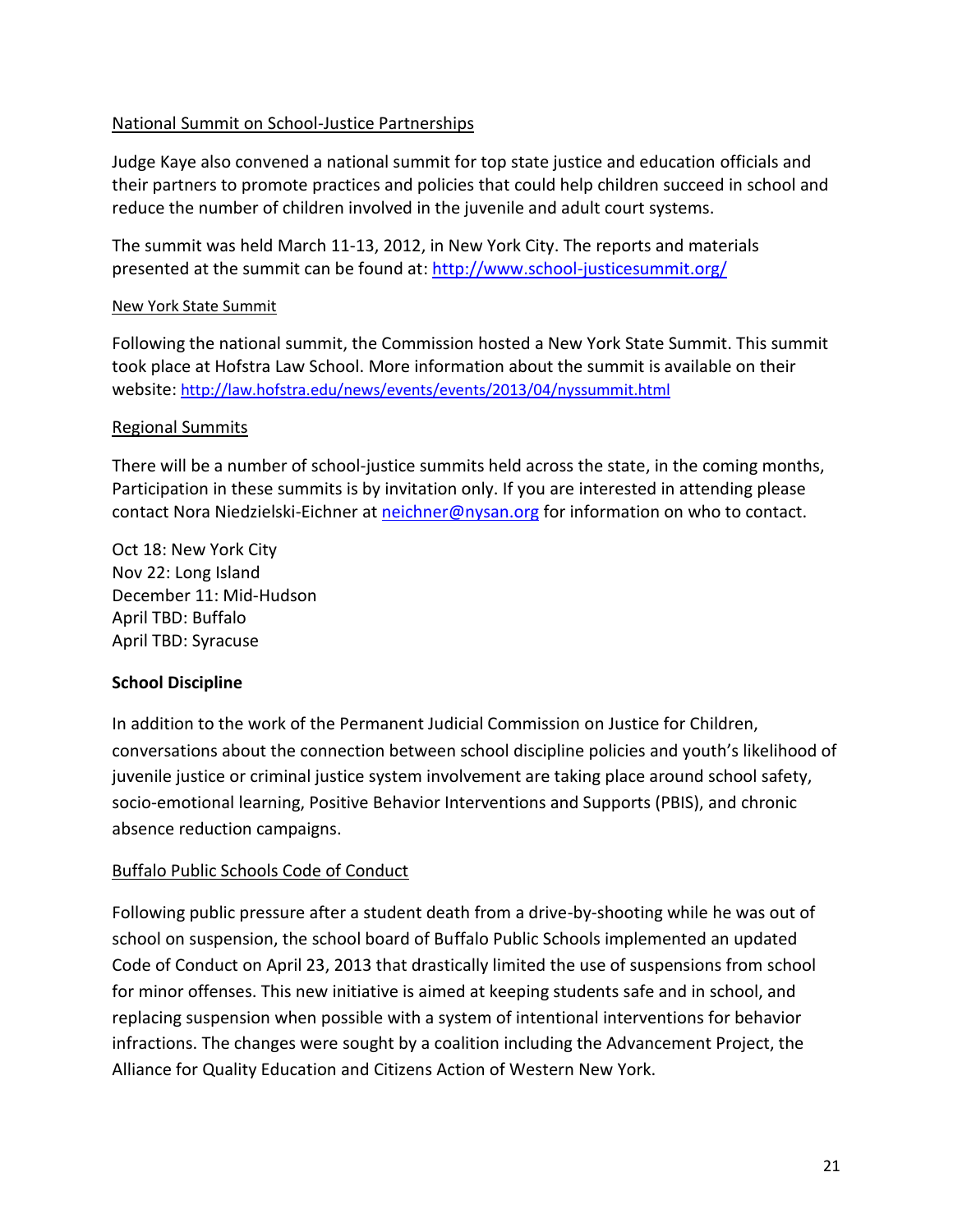For the full Buffalo Public Schools Code of Conduct 2013-14, see: [http://www.buffaloschools.org/files/filesystem/Code%20of%20Conduct%204.18.13.pdf.](http://www.buffaloschools.org/files/filesystem/Code%20of%20Conduct%204.18.13.pdf)

#### **Resources**

• For a Juvenile Justice continuum of services database see: <http://www.nysjjag.org/JJContinuumWeb/JJContinuum.jsp>

#### *Detention Reform*

- For more information about detention reform initiatives see: [http://www.correctionalassociation.org/wp](http://www.correctionalassociation.org/wp-content/uploads/2012/05/CAnews_winter2010w.pdf)[content/uploads/2012/05/CAnews\\_winter2010w.pdf](http://www.correctionalassociation.org/wp-content/uploads/2012/05/CAnews_winter2010w.pdf)
- For detailed information on reforms by the Vera Institute of Justice see: Jennifer Fratello, Annie Salsich, Sara Mogulescu. April 2011*. Juvenile Detention Reform in New York City Measuring Risk Through Research*: [http://www.vera.org/pubs/juvenile](http://www.vera.org/pubs/juvenile-detention-reform-new-york-city-measuring-risk-through-research-0)[detention-reform-new-york-city-measuring-risk-through-research-0](http://www.vera.org/pubs/juvenile-detention-reform-new-york-city-measuring-risk-through-research-0)

#### *Placement Reform*

- For an FAQ on the Close to Home Initiative see: [http://www.ocfs.state.ny.us/main/rehab/close\\_to\\_home/faqs.asp](http://www.ocfs.state.ny.us/main/rehab/close_to_home/faqs.asp)
- For more information on ACS plans for Close to Home see: [http://www.nyc.gov/html/acs/downloads/pdf/cth\\_NSP\\_Plan\\_final.pdf](http://www.nyc.gov/html/acs/downloads/pdf/cth_NSP_Plan_final.pdf)
- For more information on Adolescent Diversion Programs see: [http://www.courtinnovation.org/sites/default/files/documents/ADP\\_FINAL.pdf](http://www.courtinnovation.org/sites/default/files/documents/ADP_FINAL.pdf)
- For ATP and other programs in New York City see the Department of Probation website: <http://www.nyc.gov/html/prob/html/family/family.shtml> and [http://www.nyc.gov/html/prob/html/young\\_men/young\\_men.shtml](http://www.nyc.gov/html/prob/html/young_men/young_men.shtml)

*Age of Criminal Responsibility*

• For more on the Raise the Age Campaign see:<http://raisetheageny.com/>

#### *School-Justice Partnerships*

- Keeping Kids in School and Out of Court, full report: [http://www.nycourts.gov/ip/justiceforchildren/PDF/NYC-School-](http://www.nycourts.gov/ip/justiceforchildren/PDF/NYC-School-JusticeTaskForceReportAndRecommendations.pdf)[JusticeTaskForceReportAndRecommendations.pdf](http://www.nycourts.gov/ip/justiceforchildren/PDF/NYC-School-JusticeTaskForceReportAndRecommendations.pdf)
- The Alliance for Quality Education, Solutions Not Suspensions Campaign: [http://www.aqeny.org/solutions-not-suspensions/.](http://www.aqeny.org/solutions-not-suspensions/)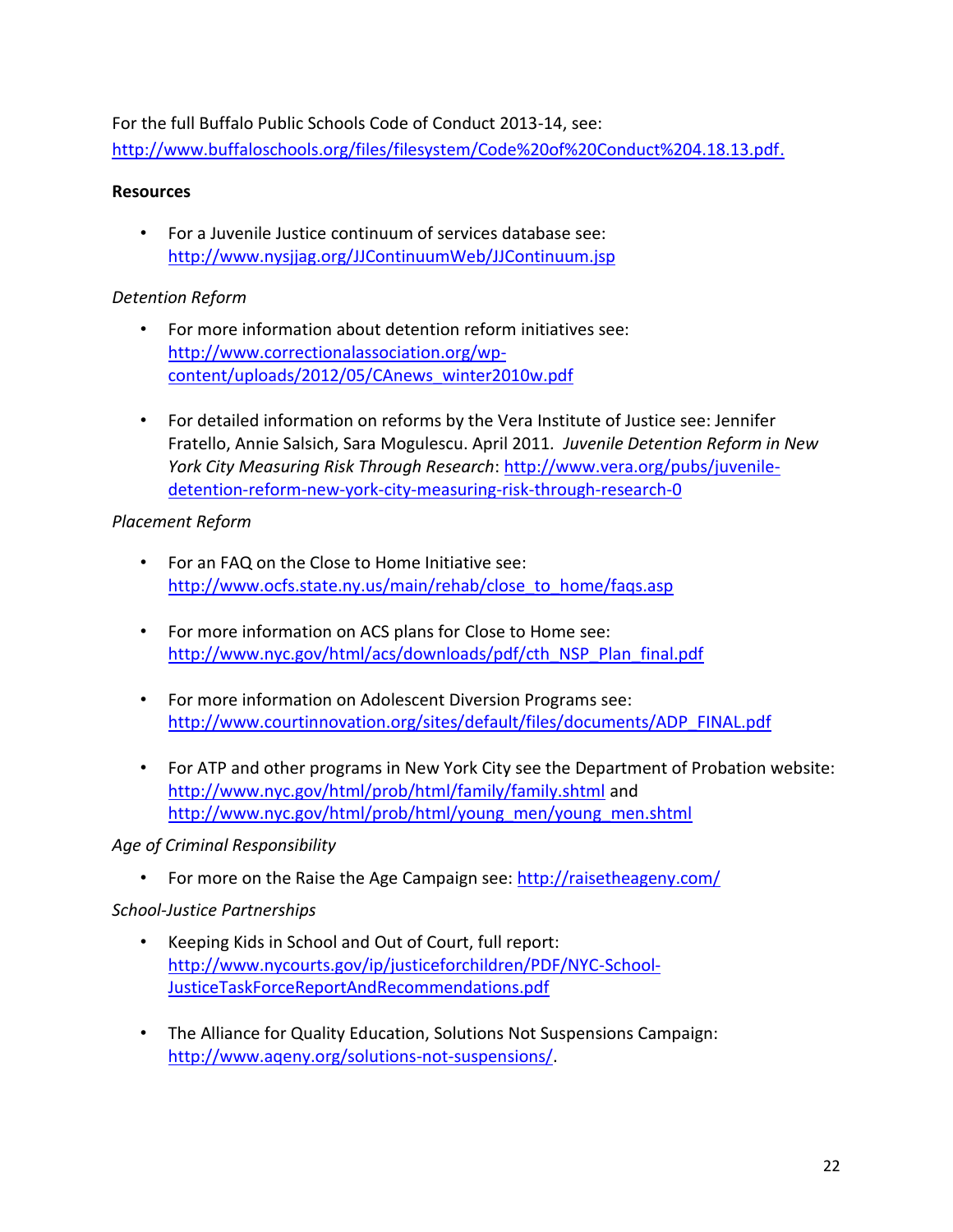- Advancement Project, Ending the Schoolhouse to Jailhouse Trace Campaign: [http://safequalityschools.org/.](http://safequalityschools.org/)
- Citizen Action of Western New York: [http://citizenactionny.org/category/regions/western-new-york.](http://citizenactionny.org/category/regions/western-new-york)
- The Public Interest Projects: Just and Fair Schools Fund: [http://www.publicinterestprojects.org/funds-projects/partner-and-collaborative](http://www.publicinterestprojects.org/funds-projects/partner-and-collaborative-funds/just-and-fair-schools-fund/)[funds/just-and-fair-schools-fund/.](http://www.publicinterestprojects.org/funds-projects/partner-and-collaborative-funds/just-and-fair-schools-fund/)
- For information on the New York State Summit: <http://law.hofstra.edu/news/events/events/2013/04/nyssummit.html>
- For a website with a collection of materials and reports from the National SchoolJustice Partnerships Summit see:<http://www.school-justicesummit.org/>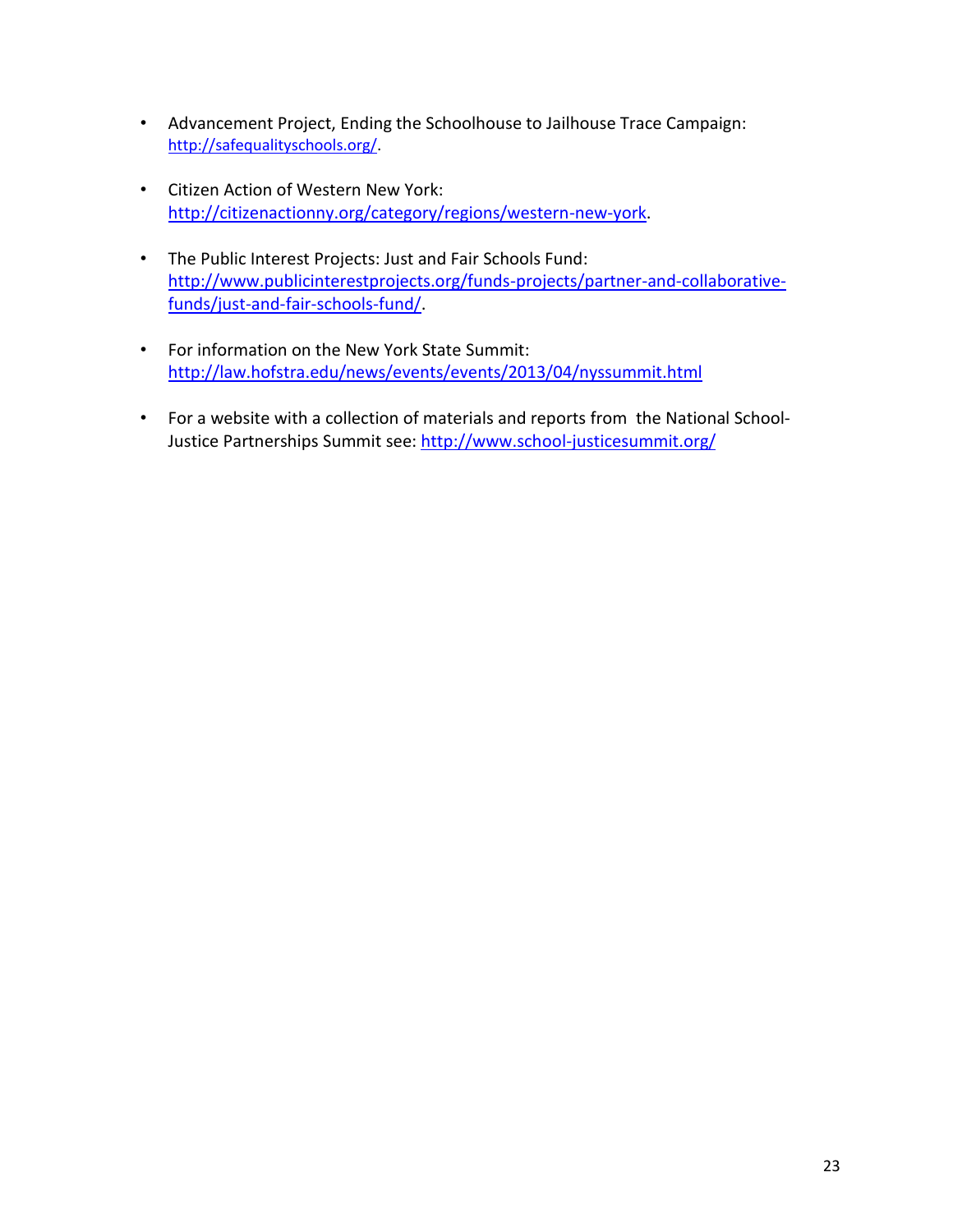# **FUNDING**

#### **Supervision and Treatment Services for Juveniles Program (STSJP)**

This is a state program that funds local services for at-risk youth, juvenile delinquents, PINS, and juvenile offenders, in order to divert them from detention or residential placement.

Services that may be reimbursed using this fund include but are not limited to those that:

- provide or facilitate support for youth with mental health disorders, substance abuse problems, or learning disorders that place the youth at-risk for detention or residential placement, or return to detention or residential placement;
- provide temporary respite care;
- provide family therapy or support, or explore alternative housing options for youth who are at risk of detention or residential placement due to the absence of an available home;
- provide post-release support to a youth in the community; and
- reduce arrest rates or recidivism.

\$8,376,000 in funds was made available for FY 2013-14

- \$7,876,000 to counties for supervision and treatment services; and
- Remaining \$500,000 to the JDAI.

Counties are eligible to receive 62% State reimbursement for STSJP expenditures up to their capped STSJP disbursement amount, net of any available federal funding. They will receive 49% State reimbursement of their eligible detention services expenditures up to their capped detention services distribution amount.

#### **Office of Juvenile Justice and Delinquency Prevention (OJJDP) Title II Formula Grants Program**

Title II formula grants are federally-funded grants that support state and local projects for the development of more effective programming in the area of juvenile delinquency and programs to improve the juvenile justice system.

Priority is given to programs involved in: alternatives to detention, compliance monitoring and deinstitutionalization of status offenders, disproportionate minority contact, jail removal, and separation of juveniles from adult inmates.

In FY2012 New York State received \$1,131,798 in Title II Formula Grants.

Title II funds were most recently used for a **Juvenile Justice Reentry Consortium Technical Assistance RFP.** See: [http://www.criminaljustice.ny.gov/ofpa/pdfdocs/2013-juvenile-reentry-rfp](http://www.criminaljustice.ny.gov/ofpa/pdfdocs/2013-juvenile-reentry-rfp-final.pdf)[final.pdf](http://www.criminaljustice.ny.gov/ofpa/pdfdocs/2013-juvenile-reentry-rfp-final.pdf)

This RFP is part of collaboration between DCJS and the Juvenile Justice Advisory Group (JJAG) that seeks to increase the effectiveness of the juvenile justice system. The goal is to create a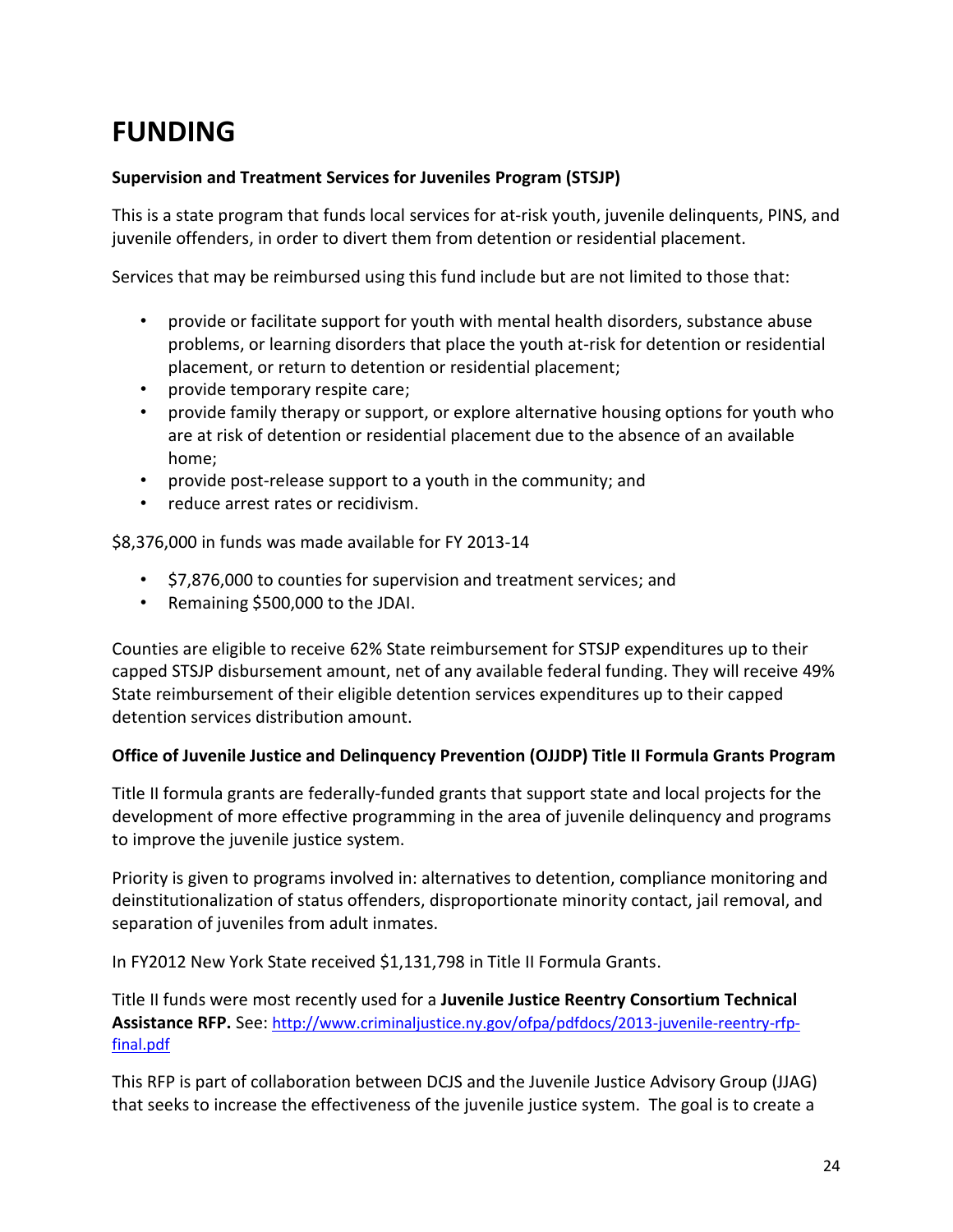Juvenile Reentry Consortium to tackle problems facing youth as they return to their communities post-adjudication. To this end, DCJS is providing funding for a technical assistant to coordinate counties and work towards the creation of the Juvenile Reentry Consortium.

#### **Title V Incentive Grants Program for Local Delinquency Prevention**

More commonly known as the **Community Prevention Grants Program,** this is the only OJJDP program dedicated solely to prevention. Grants are administered to localities (unit of local government but not counties) via a competitive RFP process, with applications reviewed by JJAG.

Localities must utilize a research-based framework to determine their own priority areas based on risk factors and protective programs. The grantee must match 50% of the federal funding they receive.

New RFP's will be issued when DCJS has determined that more funds are available than necessary to refund existing Title V grant programs.

#### **Resources**

- Check here for new DCJS RFPs:<http://www.criminaljustice.ny.gov/ofpa/newrfp.html>
- Check here for information on any OJJDP funding opportunities: <http://www.ojjdp.gov/funding/fundinglist.asp>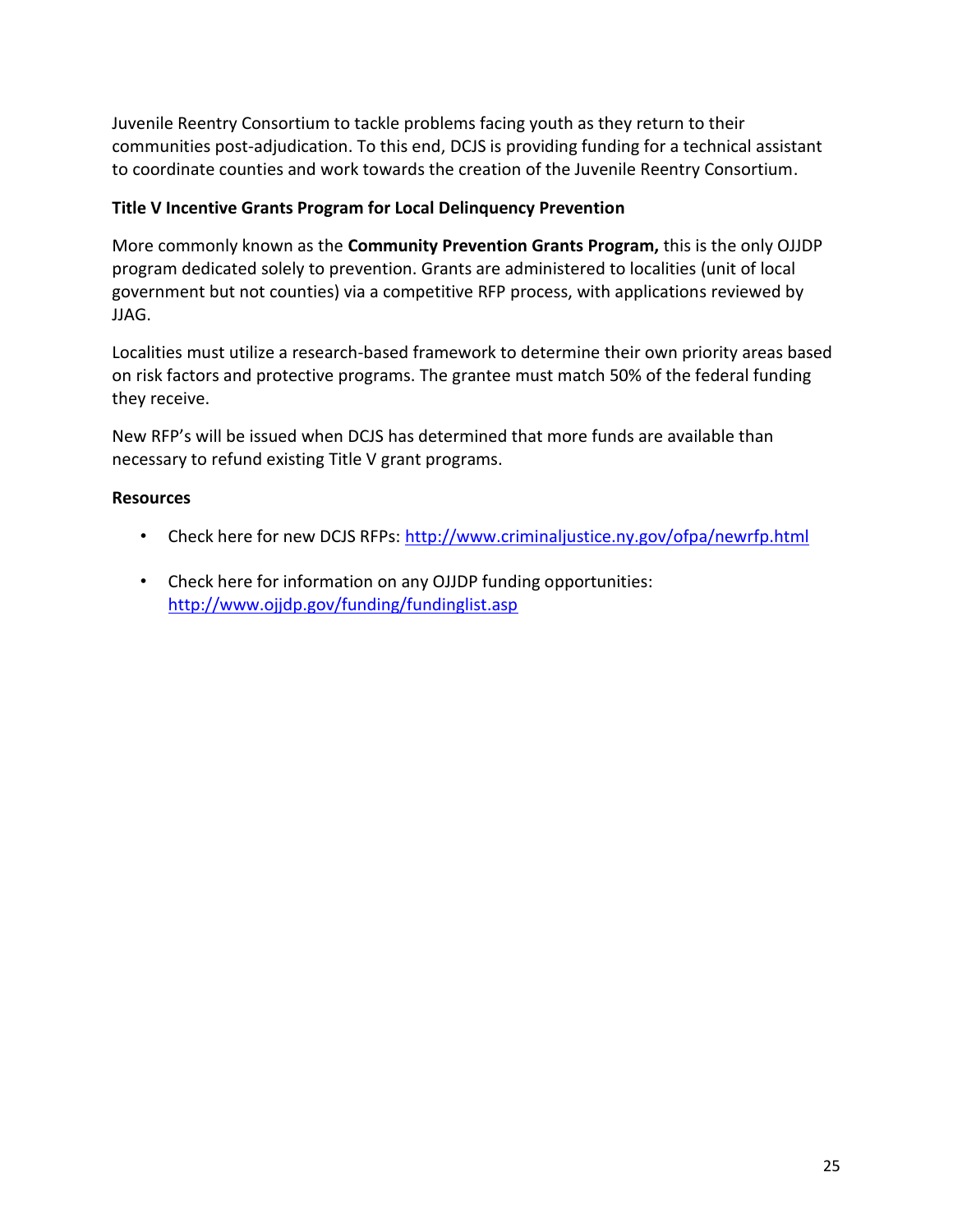# **EXAMPLE PROGRAMS**

Below are some examples of programs that are already doing work in the juvenile justice field that have youth development components and/or a structure related to ELO programs.

| <b>Brookhaven Youth Court</b>                                                                                                                                                                                                                                                                                                                                                                                                                                                                                                                                                              |                                                                                                                                                                                                                                                                                                                                                                                                                                                                                                                                                                                                                              |                                                                                                                                                                                                                                                                                                                                                                                                                                                                                                                                             |  |
|--------------------------------------------------------------------------------------------------------------------------------------------------------------------------------------------------------------------------------------------------------------------------------------------------------------------------------------------------------------------------------------------------------------------------------------------------------------------------------------------------------------------------------------------------------------------------------------------|------------------------------------------------------------------------------------------------------------------------------------------------------------------------------------------------------------------------------------------------------------------------------------------------------------------------------------------------------------------------------------------------------------------------------------------------------------------------------------------------------------------------------------------------------------------------------------------------------------------------------|---------------------------------------------------------------------------------------------------------------------------------------------------------------------------------------------------------------------------------------------------------------------------------------------------------------------------------------------------------------------------------------------------------------------------------------------------------------------------------------------------------------------------------------------|--|
| <b>Program Overview</b>                                                                                                                                                                                                                                                                                                                                                                                                                                                                                                                                                                    | <b>Program Overview (con'd)</b>                                                                                                                                                                                                                                                                                                                                                                                                                                                                                                                                                                                              | <b>Outcomes</b>                                                                                                                                                                                                                                                                                                                                                                                                                                                                                                                             |  |
| Program Type<br>Brookhaven Youth Court is a<br>diversionary youth court<br>program.<br><b>Youth Served</b>                                                                                                                                                                                                                                                                                                                                                                                                                                                                                 | Typical sentences include up to<br>a maximum of 35 hours of<br>community service, letters of<br>apology, written essays,<br>counseling with the Youth Court<br>social worker, and jail tours of<br>the Riverhead County Jail.<br>Sentences also require that<br>$\bullet$                                                                                                                                                                                                                                                                                                                                                    | The youth court provides<br>$\bullet$<br>participants with experience<br>of the legal system. Youth<br>also become familiar with the<br>court system and learn about<br>career opportunities in the<br>criminal justice field.<br>Offenders learn about career<br>$\bullet$                                                                                                                                                                                                                                                                 |  |
| The youth court hears cases<br>from youth who are under the                                                                                                                                                                                                                                                                                                                                                                                                                                                                                                                                | youth sit on the youth court jury<br>at least once, and attend a one-<br>time peer discussion group with                                                                                                                                                                                                                                                                                                                                                                                                                                                                                                                     | opportunities through the<br>community services they<br>perform.                                                                                                                                                                                                                                                                                                                                                                                                                                                                            |  |
| age of 16. Youth are first time<br>offenders who have committed<br>a misdemeanor.<br>The youth court itself is<br>$\bullet$<br>operated by youth volunteers<br>from high-schools across<br>Brookhaven.<br>Program Details<br>Youth are diverted to the<br>program, during intake, by the<br><b>Suffolk County Probation</b><br>Department.<br>The court is for sentencing only,<br>$\bullet$<br>and so youth must admit guilt to<br>be eligible for the program.<br>Typical cases include shoplifting,<br>$\bullet$<br>criminal mischief, vandalism,<br>and other misdemeanor<br>offenses. | a social worker.<br>High-school students serve on<br>$\bullet$<br>the youth court as judge, jury,<br>prosecutors, defense attorneys,<br>and clerks.<br>Before serving with the court,<br>٠<br>youth receive a 12 week training<br>program, which covers a wide<br>array of topics including<br>operations of youth court, penal<br>law, and sentencing issues.<br>Training concludes with mock<br>$\bullet$<br>hearings to prepare youth for<br>participation in court<br>proceedings.<br>Youth Court also has a Youth<br>$\bullet$<br>Board, consisting of long-term<br>participants, who meet around<br>four times a year. | <b>Partners</b><br>The Youth Court is run in<br>$\bullet$<br>partnership with the<br>Brookhaven Youth Bureau<br>and the Boys & Girls Club of<br>the Bellport area.<br>The Youth Court receives<br>$\bullet$<br>referrals from the Suffolk<br><b>County Probation</b><br>Department.<br>Youth who live in the Bellport<br>$\bullet$<br>area are often referred to the<br>Boys & Girls Club for<br>community service. Some<br>youth may elect to continue<br>attending Boys & Girls Club<br>programming after their<br>sentence is completed. |  |
| Funding: The majority of the program is currently funded by the Bellport Boys and Girls Club with operating<br>revenue coming from government funding, grants, fundraising, investment income, etc. The Town of                                                                                                                                                                                                                                                                                                                                                                            |                                                                                                                                                                                                                                                                                                                                                                                                                                                                                                                                                                                                                              |                                                                                                                                                                                                                                                                                                                                                                                                                                                                                                                                             |  |

Brookhaven Youth Bureau also provides approximately one third of the program's funding.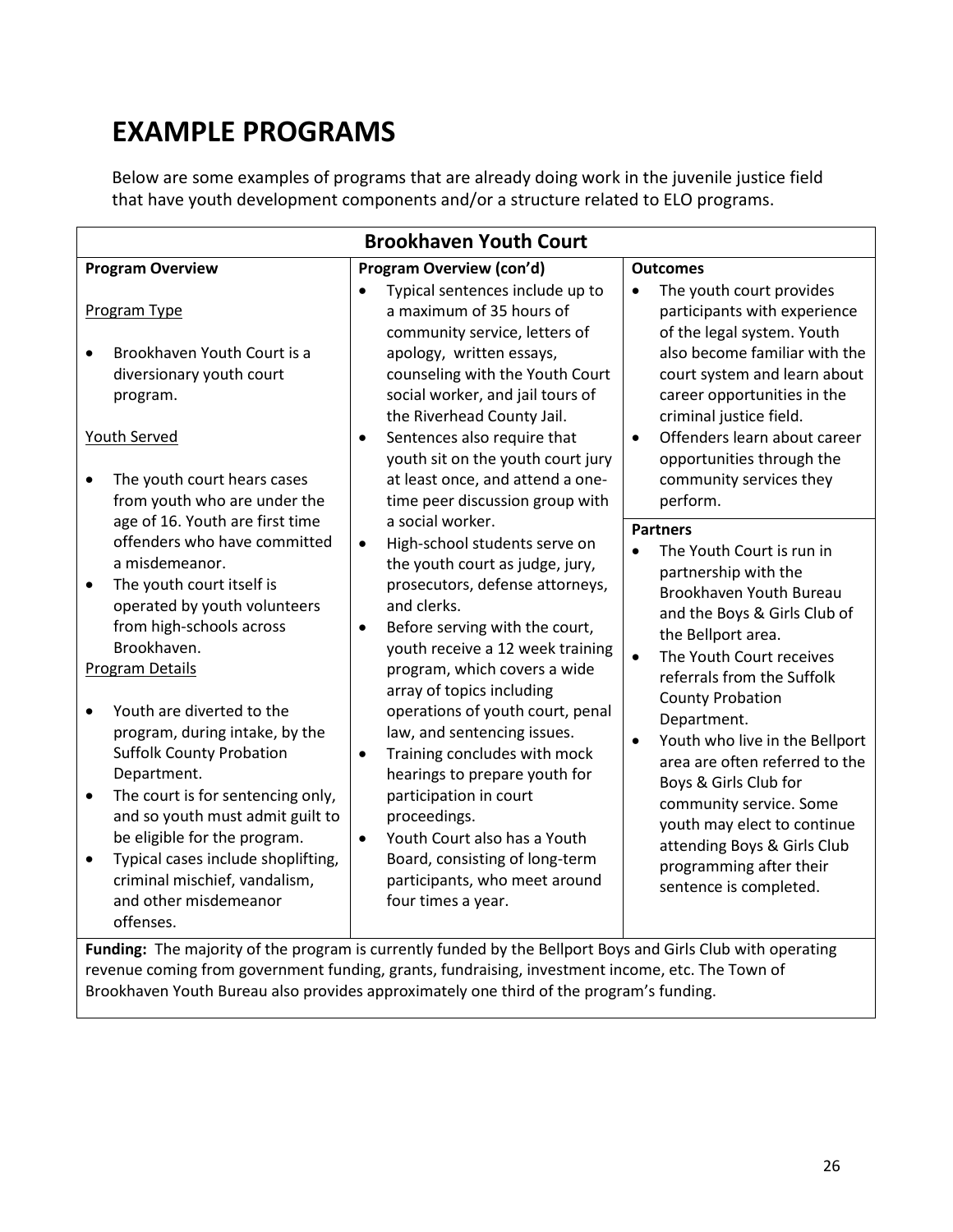| <b>Carnegie Hall - Musical Connections</b><br>(New York City, NY)                                                                                                                                                                                                                                                                                                                                                                                                                                                                                                                                                                                                                                                                                                                                                                                                                                                                                                    |                                                                                                                                                                                                                                                                                                                                                                                                                                                                                                                                                                                                                                                                                      |                                                                                                                                                                                                                                                                                                                                                                                                                                                                                                                                                                                                                                                                                                                                                                                                                             |  |
|----------------------------------------------------------------------------------------------------------------------------------------------------------------------------------------------------------------------------------------------------------------------------------------------------------------------------------------------------------------------------------------------------------------------------------------------------------------------------------------------------------------------------------------------------------------------------------------------------------------------------------------------------------------------------------------------------------------------------------------------------------------------------------------------------------------------------------------------------------------------------------------------------------------------------------------------------------------------|--------------------------------------------------------------------------------------------------------------------------------------------------------------------------------------------------------------------------------------------------------------------------------------------------------------------------------------------------------------------------------------------------------------------------------------------------------------------------------------------------------------------------------------------------------------------------------------------------------------------------------------------------------------------------------------|-----------------------------------------------------------------------------------------------------------------------------------------------------------------------------------------------------------------------------------------------------------------------------------------------------------------------------------------------------------------------------------------------------------------------------------------------------------------------------------------------------------------------------------------------------------------------------------------------------------------------------------------------------------------------------------------------------------------------------------------------------------------------------------------------------------------------------|--|
| <b>Program Overview:</b>                                                                                                                                                                                                                                                                                                                                                                                                                                                                                                                                                                                                                                                                                                                                                                                                                                                                                                                                             | <b>Program Overview (con'd)</b>                                                                                                                                                                                                                                                                                                                                                                                                                                                                                                                                                                                                                                                      | <b>Outcomes</b>                                                                                                                                                                                                                                                                                                                                                                                                                                                                                                                                                                                                                                                                                                                                                                                                             |  |
| Program Type<br>Musical Connections is run through<br>$\bullet$<br>the Weill Music Institute. The<br>program offers songwriting and<br>compositional workshops to youth                                                                                                                                                                                                                                                                                                                                                                                                                                                                                                                                                                                                                                                                                                                                                                                              | The program grants high-<br>school elective credit<br>through Passages Academy<br>(DOE District 79) where<br>applicable.                                                                                                                                                                                                                                                                                                                                                                                                                                                                                                                                                             | Performances from the<br>$\bullet$<br>programs are uploaded to the<br>Carnegie Hall YouTube<br>channel:<br>http://www.youtube.com/use<br>r/carnegiehall                                                                                                                                                                                                                                                                                                                                                                                                                                                                                                                                                                                                                                                                     |  |
| involved in the Juvenile Justice<br>System.<br><b>Musical Connections also runs</b><br>$\bullet$<br>similar programs, as well as<br>standalone concerts, in adult<br>correctional facilities and healthcare<br>settings.<br>Youth Served<br><b>Musical Connections works with</b><br>$\bullet$<br>youth in secure detention and non-<br>secure placement facilities, and has<br>recently begun working with youth<br>on probation.<br><b>Program Details</b><br>Youth work with a group of<br>$\bullet$<br>professional musicians to write and<br>record their own music. The level of<br>youth involvement may vary from<br>providing lyrics for a song, to helping<br>compose and produce the whole<br>piece, to performing the music in<br>concert.<br>The program can work with groups<br>$\bullet$<br>of differing sizes: it offers choral<br>projects for larger groups (20-25) in<br>detention settings, and song-writing<br>projects when working with fewer | <b>Partners</b><br>Programs always work with<br>the staff at the facilities<br>where programs are<br>located.<br>Runs programs at<br>$\bullet$<br>Crossroads Juvenile<br><b>Detention Center and</b><br>Horizon Juvenile Detention<br>Center.<br>Runs programs in ACS<br>$\bullet$<br>facilities that are part of the<br>Close to Home initiative.<br>Ran a program with youth<br>$\bullet$<br>on probation in conjunction<br>with the Harlem<br>Neighborhood Opportunity<br>Network (NeON) and will<br>run a similar program with<br>the Bronx NeON this year.<br>Works closely with<br>$\bullet$<br>WolfBrown on evaluation.<br>Has also worked with Vera<br>Institute of Justice. | Projects culminate with<br>$\bullet$<br>concerts for family, friends,<br>staff, and invited public. The<br>final concert at the Harlem<br>NeON had around 300<br>attendees.<br>Commissioned a paper, from<br>WolfBrown Associates,<br>examining the impact of music<br>programs in the Juvenile<br>Justice field:<br>http://wolfbrown.com/images<br>/articles/May the Songs I H<br>ave Written Speak for Me.p<br>df.<br>Awarded NEA Research Grant<br>$\bullet$<br>for work in detention settings.<br>Report comes out June 2014.<br>Additional downloadable<br>$\bullet$<br>resources available at<br>carnegiehall.org/musicalconne<br>ctions.<br>Programs help youth to<br>develop positive relationships<br>with peers and adults, inspire<br>creativity, and encourage<br>lifelong learning through<br>artistic growth. |  |
| youth (10-12).<br>Funding: Carnegie Hall receives funding from ticket revenue; performance space rental revenue;<br>contributions from individuals, corporations, foundations, and government agencies; and its                                                                                                                                                                                                                                                                                                                                                                                                                                                                                                                                                                                                                                                                                                                                                      |                                                                                                                                                                                                                                                                                                                                                                                                                                                                                                                                                                                                                                                                                      |                                                                                                                                                                                                                                                                                                                                                                                                                                                                                                                                                                                                                                                                                                                                                                                                                             |  |

endowment.